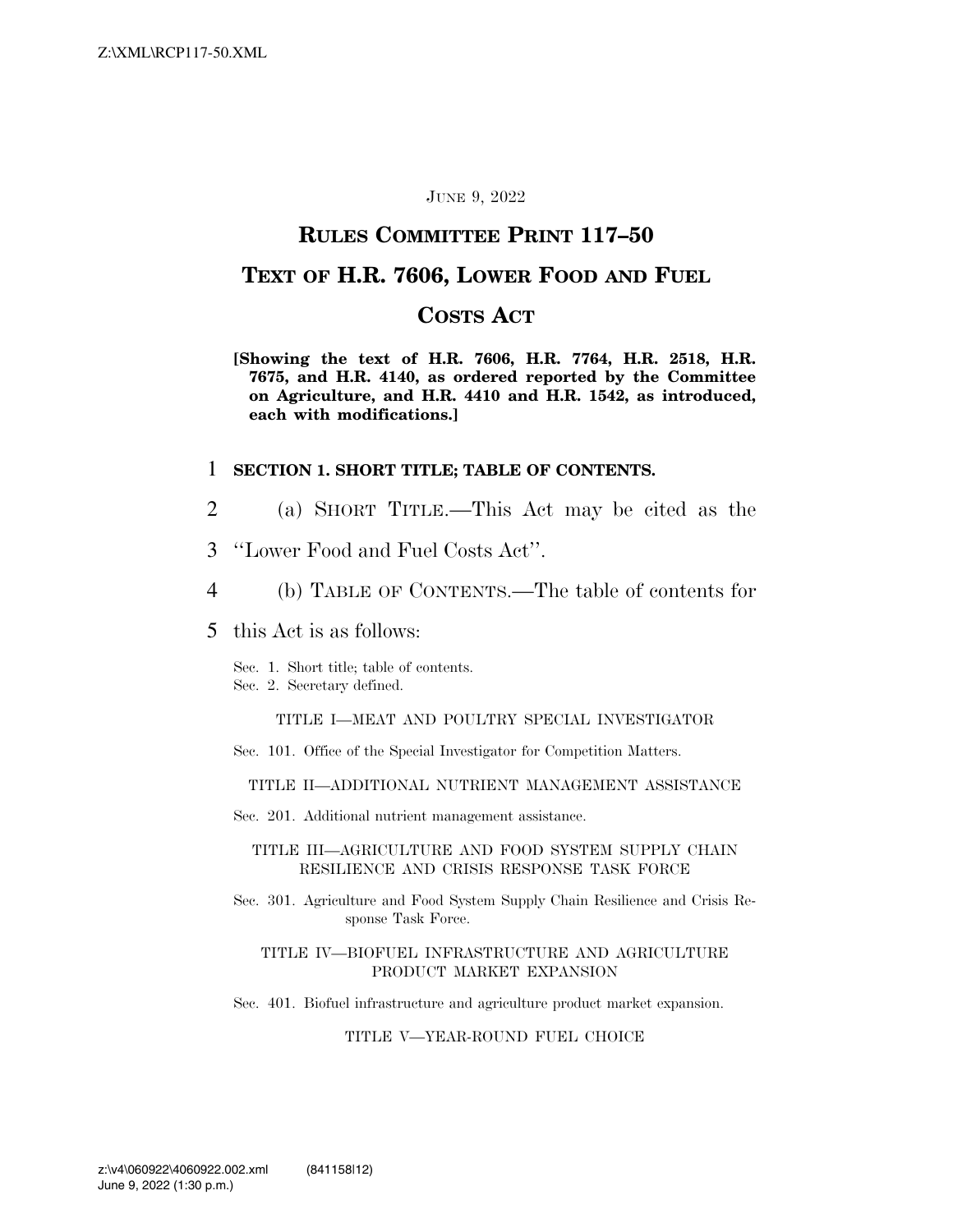Sec. 501. Ethanol waiver.

### TITLE VI—PRODUCING RESPONSIBLE ENERGY AND CONSERVA-TION INCENTIVES AND SOLUTIONS FOR THE ENVIRONMENT (PRECISE)

- Sec. 601. Conservation loan and loan guarantee program.
- Sec. 602. Assistance to rural entities.
- Sec. 603. Environmental Quality Incentives Program.
- Sec. 604. Conservation Stewardship Program.
- Sec. 605. Delivery of technical assistance.

### TITLE VII—BUTCHER BLOCK ACT

Sec. 701. Assistance for new and expanded livestock or poultry processors. Sec. 702. New and expanding livestock or poultry processing grants.

### TITLE VIII—LOWER FOOD AND FUEL COSTS SUPPLEMENTAL APPROPRIATIONS ACT, 2022

### 1 **SEC. 2. SECRETARY DEFINED.**

2 In this Act, the term ''Secretary'' means the Sec-3 retary of Agriculture.

## 4 **TITLE I—MEAT AND POULTRY**  5 **SPECIAL INVESTIGATOR**

6 **SEC. 101. OFFICE OF THE SPECIAL INVESTIGATOR FOR** 

7 **COMPETITION MATTERS.** 

8 (a) IN GENERAL.—The Department of Agriculture 9 Reorganization Act of 1994 is amended by inserting after 10 section 216 (7 U.S.C. 6916) the following:

11 **''SEC. 217. OFFICE OF THE SPECIAL INVESTIGATOR FOR**  12 **COMPETITION MATTERS.** 

 ''(a) ESTABLISHMENT.—There is established in the Department an office, to be known as the 'Office of the Special Investigator for Competition Matters' (referred to in this section as the 'Office').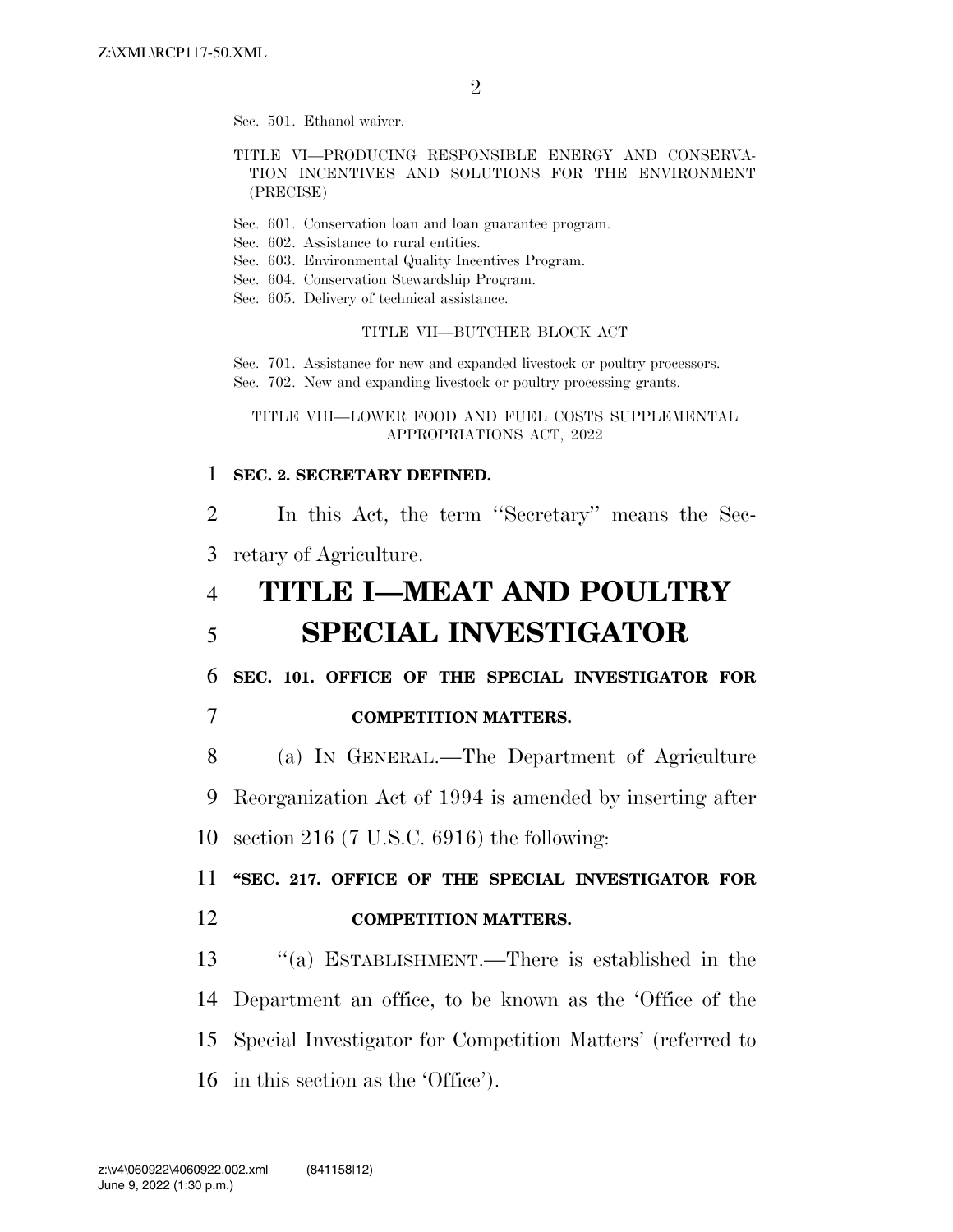''(b) SPECIAL INVESTIGATOR FOR COMPETITION MATTERS.—The Office shall be headed by the Special In- vestigator for Competition Matters (referred to in this sec- tion as the 'Special Investigator'), who shall be a senior career employee appointed by the Secretary.

''(c) DUTIES.—The Special Investigator shall—

 ''(1) use all available tools, including subpoenas, to investigate and prosecute violations of the Pack- ers and Stockyards Act, 1921 (7 U.S.C. 181 et seq.) by packers and live poultry dealers with respect to competition and trade practices in the food and agri-cultural sector;

 ''(2) serve as a Department liaison to, and act in consultation with, the Department of Justice and the Federal Trade Commission with respect to com- petition and trade practices in the food and agricul-tural sector;

18 ''(3) act in consultation with the Department of Homeland Security with respect to national security and critical infrastructure security in the food and agricultural sector;

 $\frac{1}{22}$  ''(4) maintain a staff of attorneys and other professionals with appropriate expertise; and

24  $\frac{1}{2}$  (5) in carrying out the requirements of this subsection, coordinate with the Office of the General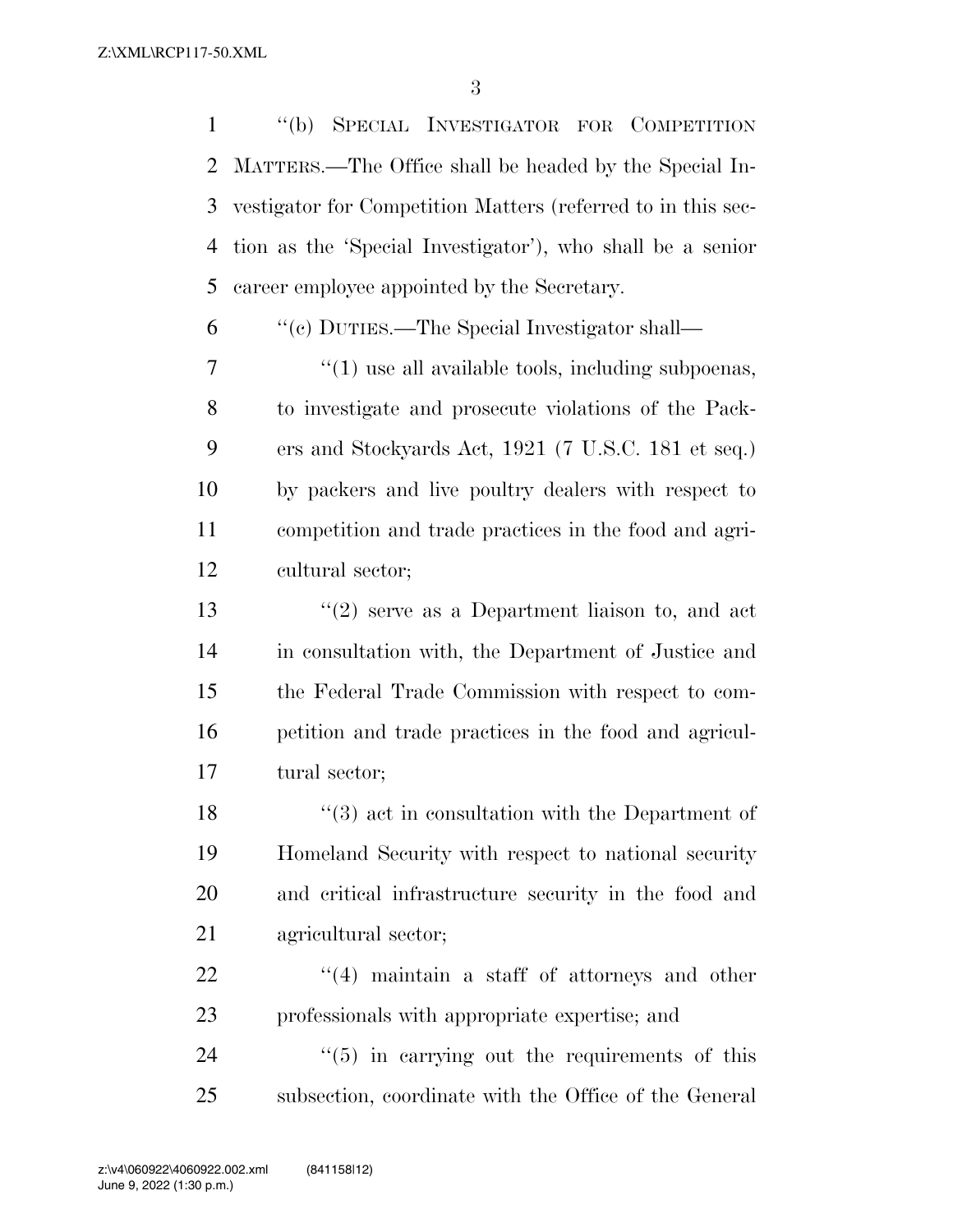| $\mathbf{1}$   | Counsel and the Packers and Stockyards Division of      |
|----------------|---------------------------------------------------------|
| $\overline{2}$ | the Agricultural Marketing Service.                     |
| 3              | "(d) PROSECUTORIAL AUTHORITY.-                          |
| $\overline{4}$ | "(1) In GENERAL.—Notwithstanding title $28$ ,           |
| 5              | United States Code, the Special Investigator shall      |
| 6              | have the authority to bring any civil or administra-    |
| 7              | tive action authorized under the Packers and Stock-     |
| 8              | yards Act, 1921 (7 U.S.C. 181 et seq.) against a        |
| 9              | packer.                                                 |
| 10             | "(2) EFFECT.—Nothing in this section alters             |
| 11             | the authority of the Secretary to issue a subpoena      |
| 12             | pursuant to the Packers and Stockyards Act, 1921        |
| 13             | $(7 \text{ U.S.C. } 181 \text{ et seq.}).$              |
| 14             | "(3) NOTIFICATION.—With respect to any of               |
| 15             | the actions brought under this subsection in Federal    |
| 16             | district court, the Special Investigator shall notify   |
| 17             | the Attorney General.".                                 |
| 18             | (b) CONFORMING AMENDMENT.—Section 296(b) of             |
| 19             | the Department of Agriculture Reorganization Act of     |
| 20             | 1994 (7 U.S.C. 7014(b)) is amended by adding at the end |
| 21             | the following:                                          |
| 22             | $\lq(11)$ The authority of the Secretary to carry       |
| 23             | out section 217.".                                      |
| 24             | (c) TECHNICAL AMENDMENT.—Subtitle A of the De-          |
| 25             | partment of Agriculture Reorganization Act of 1994 is   |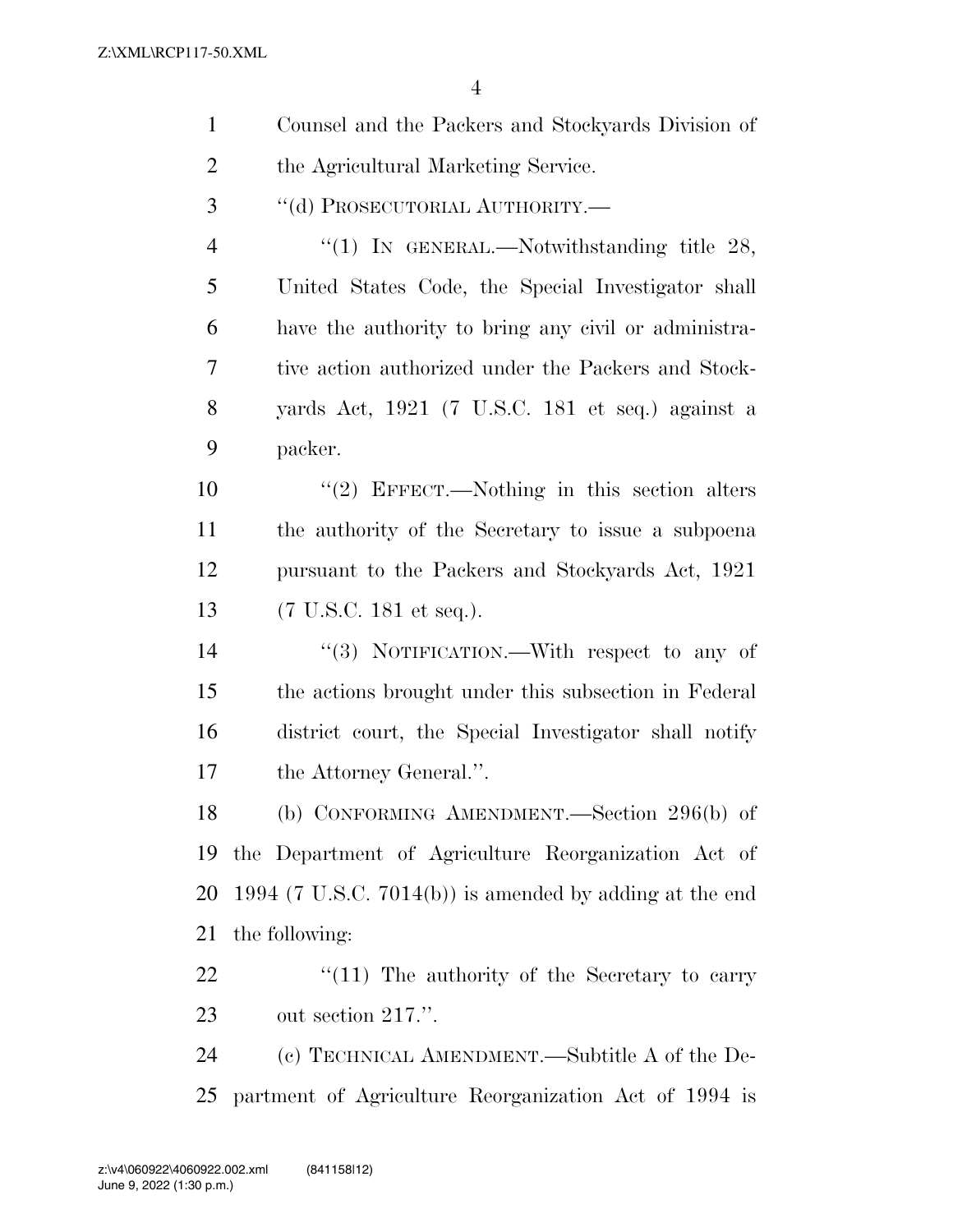amended by redesignating the first section 225 (relating to Food Access Liaison) (7 U.S.C. 6925) as section 224A. **TITLE II—ADDITIONAL NUTRI- ENT MANAGEMENT ASSIST- ANCE SEC. 201. ADDITIONAL NUTRIENT MANAGEMENT ASSIST-ANCE.** 

 (a) PAYMENTS.—During the period beginning on the date of enactment of this section and ending on September 30, 2023, the Secretary shall provide payments under this section to producers who have new or existing contracts with the Secretary under the environmental quality incen- tives program to implement a nutrient management prac-tice or to adopt a precision agriculture practice.

 (b) AMOUNT.—A payment to a producer under this section shall be in an amount that, in combination with the applicable payment under section 1240B(d) of the Food Security Act of 1985 (16 U.S.C. 3839aa–2(d)), does not exceed 100 percent of the costs of implementing the nutrient management practice or adopting the precision agriculture practice.

 (c) AUTHORIZATION OF APPROPRIATIONS.—There is authorized to be appropriated to carry out this section \$500,000,000 for the period of fiscal years 2022 and 2023.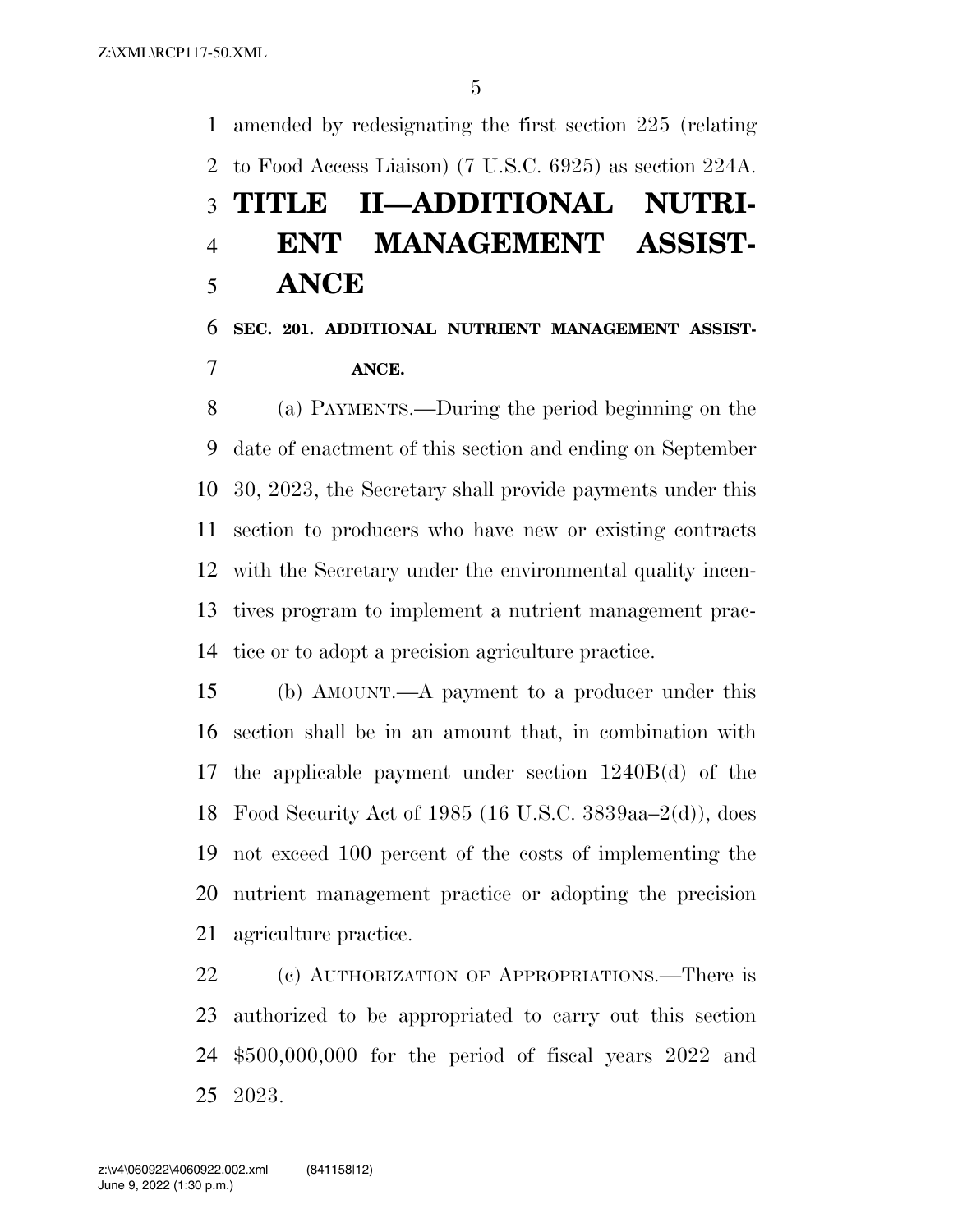(d) DEFINITIONS.—In this section:

 (1) ENVIRONMENTAL QUALITY INCENTIVES PROGRAM.—The term ''environmental quality incen- tives program'' means the environmental quality in- centives program established under subchapter A of chapter 4 of subtitle D of title XII of the Food Se-curity Act of 1985 (16 U.S.C. 3839aa et seq.).

 (2) NUTRIENT MANAGEMENT PRACTICE.—The term ''nutrient management practice'' means the practice described in the conservation practice stand- ard for nutrient management established by the Natural Resources Conservation Service, code 590, dated May, 2019, or any successor conservation practice standard for nutrient management estab- lished by the Natural Resources Conservation Serv- ice pursuant to title XII of the Food Security Act of 1985 (16 U.S.C. 3801 et seq.).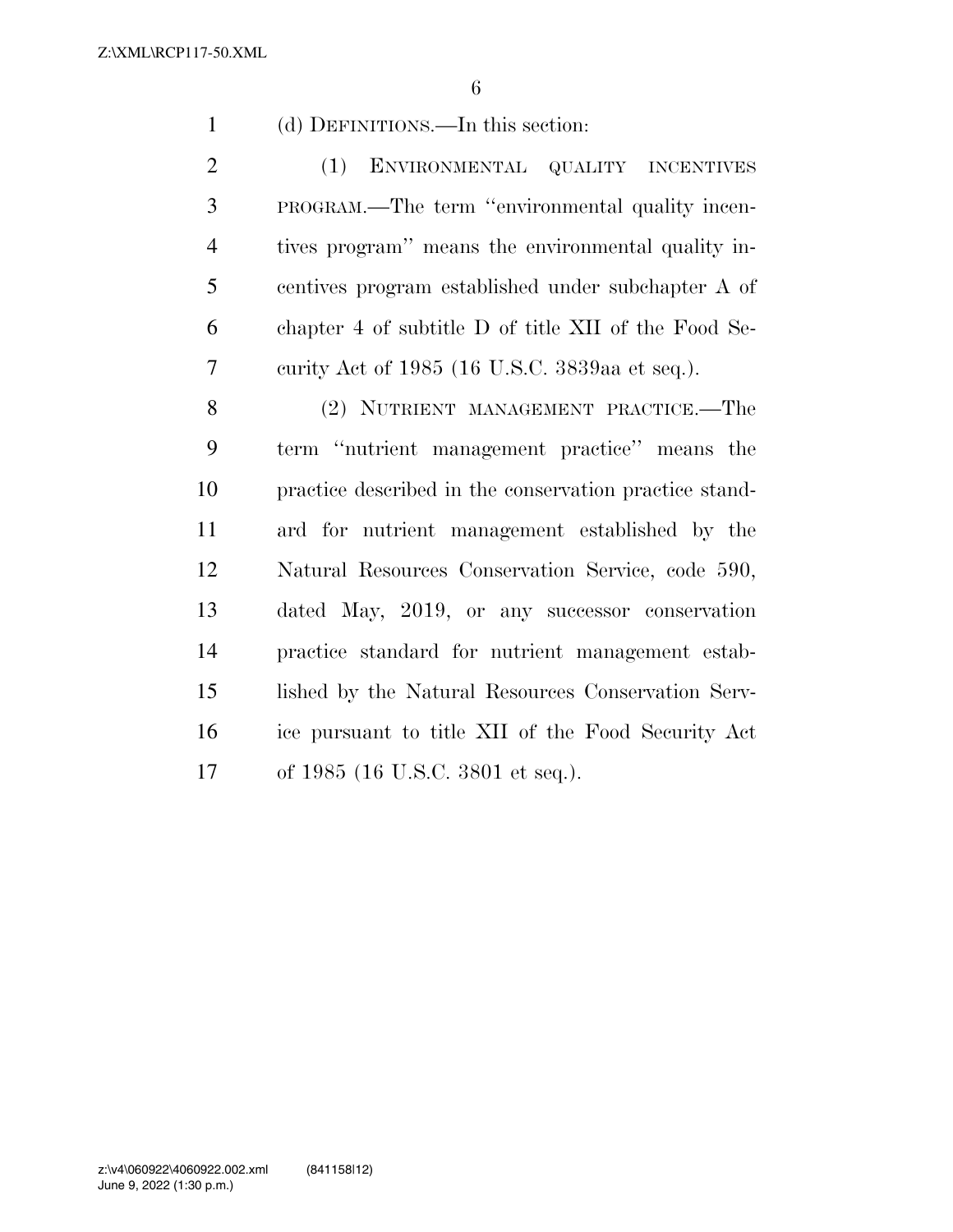# **TITLE III—AGRICULTURE AND FOOD SYSTEM SUPPLY CHAIN RESILIENCE AND CRISIS RE-SPONSE TASK FORCE**

 **SEC. 301. AGRICULTURE AND FOOD SYSTEM SUPPLY CHAIN RESILIENCE AND CRISIS RESPONSE TASK FORCE.** 

 (a) IN GENERAL.—Subtitle B of title II of the De- partment of Agriculture Reorganization Act of 1994 (7 U.S.C. 6931 et seq.) is amended by adding at the end the following:

 **''SEC. 229. AGRICULTURE AND FOOD SYSTEM SUPPLY CHAIN RESILIENCE AND CRISIS RESPONSE TASK FORCE.** 

 ''(a) ESTABLISHMENT.—Not later than 60 days after the date of the enactment of this section, the Secretary shall establish within the Department an Agriculture and Food System Supply Chain Resilience and Crisis Response Task Force (in this section referred to as the 'Task Force').

21 ''(b) MISSION.—The mission of the Task Force shall be to—

23  $\frac{1}{2}$  (1) help to promote the leadership of the United States with respect to the stability of the ag-riculture and food system supply chain;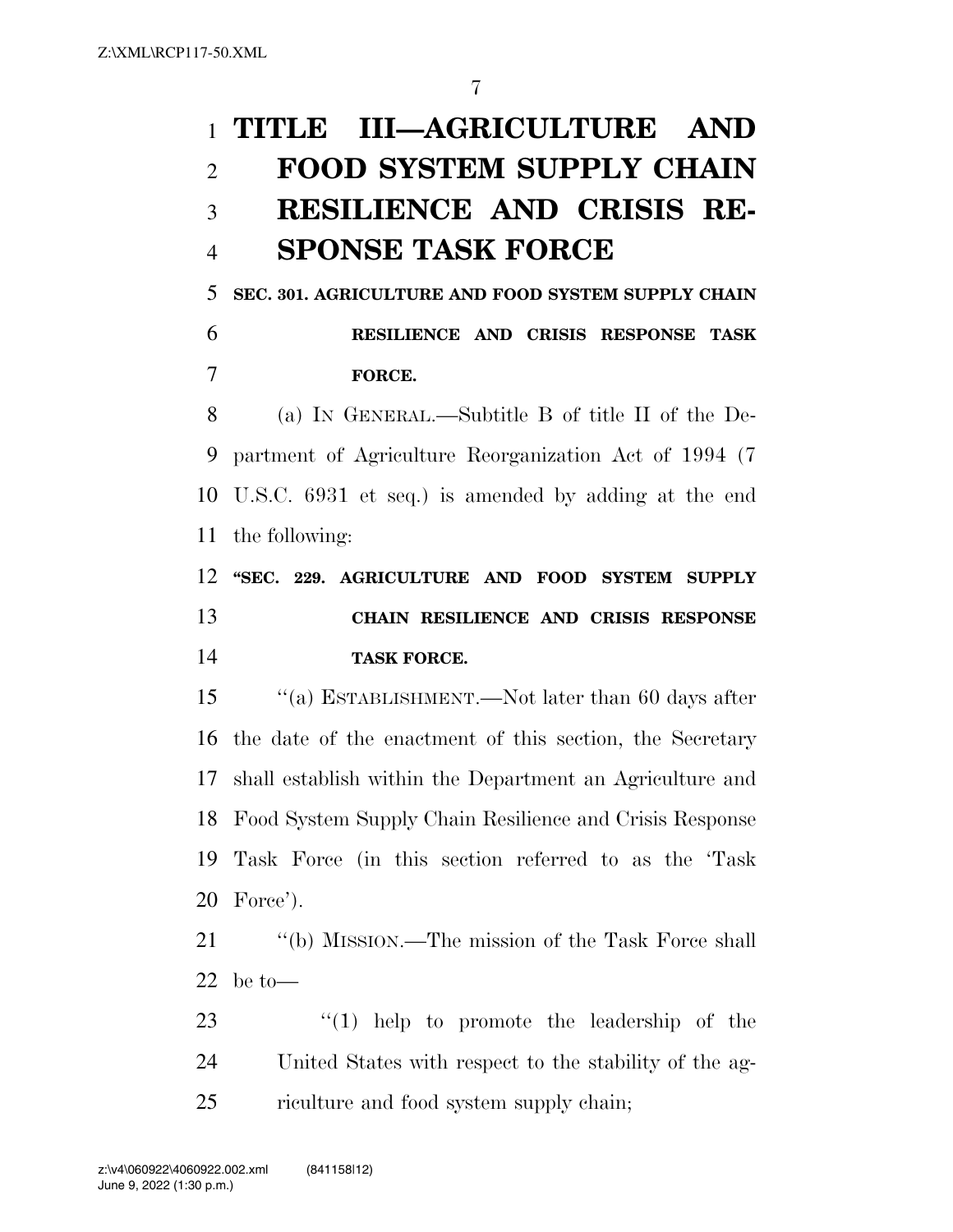Z:\XML\RCP117-50.XML

| $\mathbf{1}$   | $(2)$ encourage a government-wide approach                      |
|----------------|-----------------------------------------------------------------|
| $\overline{2}$ | through partnerships and collaboration with the pri-            |
| 3              | vate sector, labor organizations, the governments of            |
| $\overline{4}$ | countries that are allies or key international part-            |
| 5              | ners of the United States, States or political subdivi-         |
| 6              | sions thereof, and Tribal governments in order to-              |
| 7              | "(A) promote the resilience of the agri-                        |
| 8              | culture and food system supply chain; and                       |
| 9              | $\lq\lq (B)$ identify, prepare for, and respond to              |
| 10             | shocks to the agriculture and food system sup-                  |
| 11             | ply chain;                                                      |
| 12             | "(3) monitor the resilience, diversity, security,               |
| 13             | and strength of the agriculture and food system sup-            |
| 14             | ply chain;                                                      |
| 15             | $\lq(4)$ support the availability of agriculture and            |
| 16             | food system supply chain goods for domestic manu-               |
| 17             | facturers, domestic producers, and domestic enter-              |
| 18             | prises in the United States and in countries that are           |
| 19             | allies or key international partners;                           |
| 20             | $\lq(5)$ assist the Federal Government in pre-                  |
| 21             | paring for and responding to shocks to the agri-                |
| 22             | culture and food system supply chain;                           |
| 23             | $\cdot\cdot\cdot(6)$ support the creation of jobs with competi- |
| 24             | tive wages in the United States agriculture and food            |
| 25             | system sector; and                                              |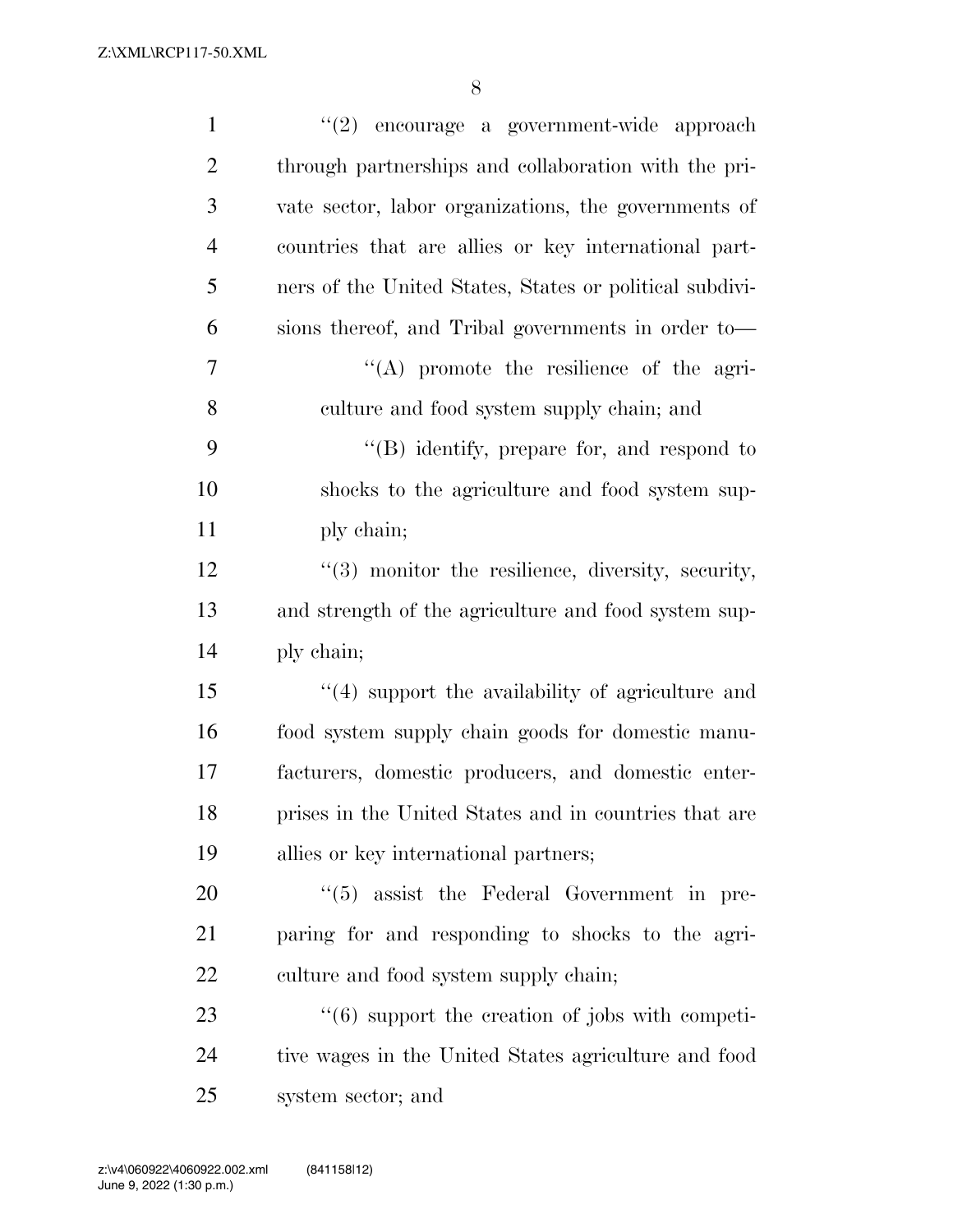1  $\frac{1}{2}$  (7) coordinate executive branch actions nec- essary to carry out the functions described in para-graphs (1) through (6).

 ''(c) SPECIAL ADVISOR ON SUPPLY CHAIN RESIL- IENCE AND CRISIS RESPONSE.—The head of the Task Force shall be the Special Advisor on Supply Chain Resil- ience and Crisis Response (in this section, referred to as the 'Special Advisor') who shall be appointed by the Sec-retary.

 ''(d) AGRICULTURAL AND FOOD SYSTEM SUPPLY CHAIN EVALUATION AND REPORT.—

12 "(1) EVALUATION.—The Special Advisor, in consultation with the Secretary of Commerce and the Secretary of Transportation, shall conduct an evaluation of the stability and reliability of the agri- culture and food system supply chain. The evalua- tion shall focus on the items listed in subsection (b). 18 "(2) REPORT TO CONGRESS.—Not later than 270 days after the date of the enactment of this sec- tion, the Special Advisor shall submit to the Com- mittee on Agriculture, the Committee on Energy and Commerce, and the Committee on Transportation and Infrastructure of the House of Representatives and the Committee on Agriculture, Nutrition, and Forestry and the Committee on Commerce, Science,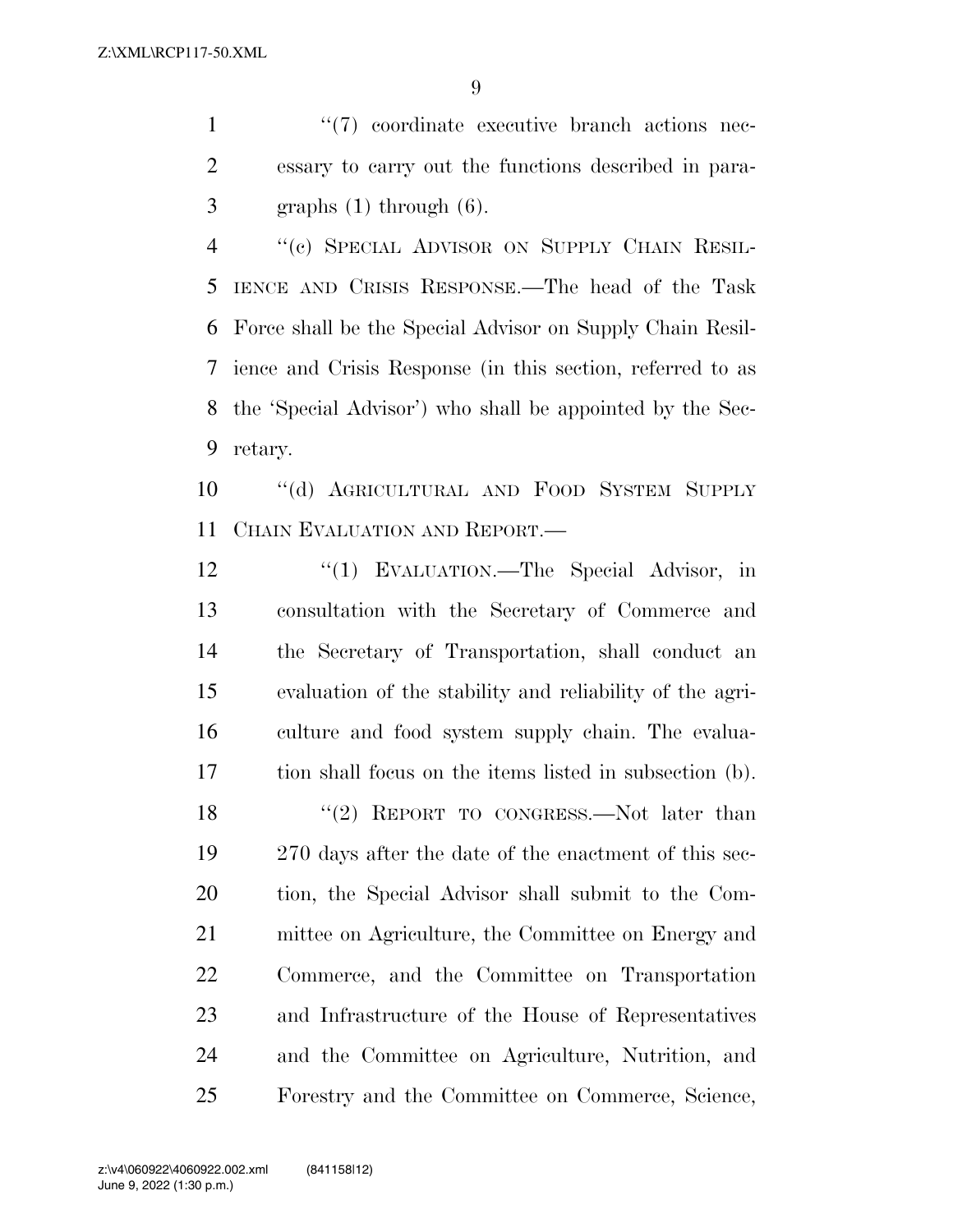| $\mathbf{1}$   | and Transportation of the Senate a report on the   |
|----------------|----------------------------------------------------|
| $\overline{2}$ | evaluation conducted under subsection (a) that in- |
| 3              | cludes the following:                              |
| $\overline{4}$ | $\lq\lq$ (A) An evaluation of —                    |
| 5              | "(i) the strengths of the agriculture              |
| 6              | and food system supply chain;                      |
| $\overline{7}$ | $"$ (ii) the weaknesses of the agriculture         |
| 8              | and food system supply chain;                      |
| 9              | "(iii) current and potential future                |
| 10             | critical bottlenecks in the agriculture and        |
| 11             | food system supply chain, including trans-         |
| 12             | portation bottlenecks in the distribution of       |
| 13             | agricultural inputs, processed and unproc-         |
| 14             | essed food and food input products, and            |
| 15             | consumer-ready food products;                      |
| 16             | "(iv) workforce challenges and oppor-              |
| 17             | tunities in the agriculture and food system        |
| 18             | supply chain; and                                  |
| 19             | $f'(v)$ the overall stability and reliability      |
| 20             | of the agriculture and food system supply          |
| 21             | chain.                                             |
| 22             | "(B) A discussion of existing Federal legal        |
| 23             | barriers, if any, that negatively impact the sta-  |
| 24             | bility and reliability of the agriculture and food |
| 25             | system supply chain.                               |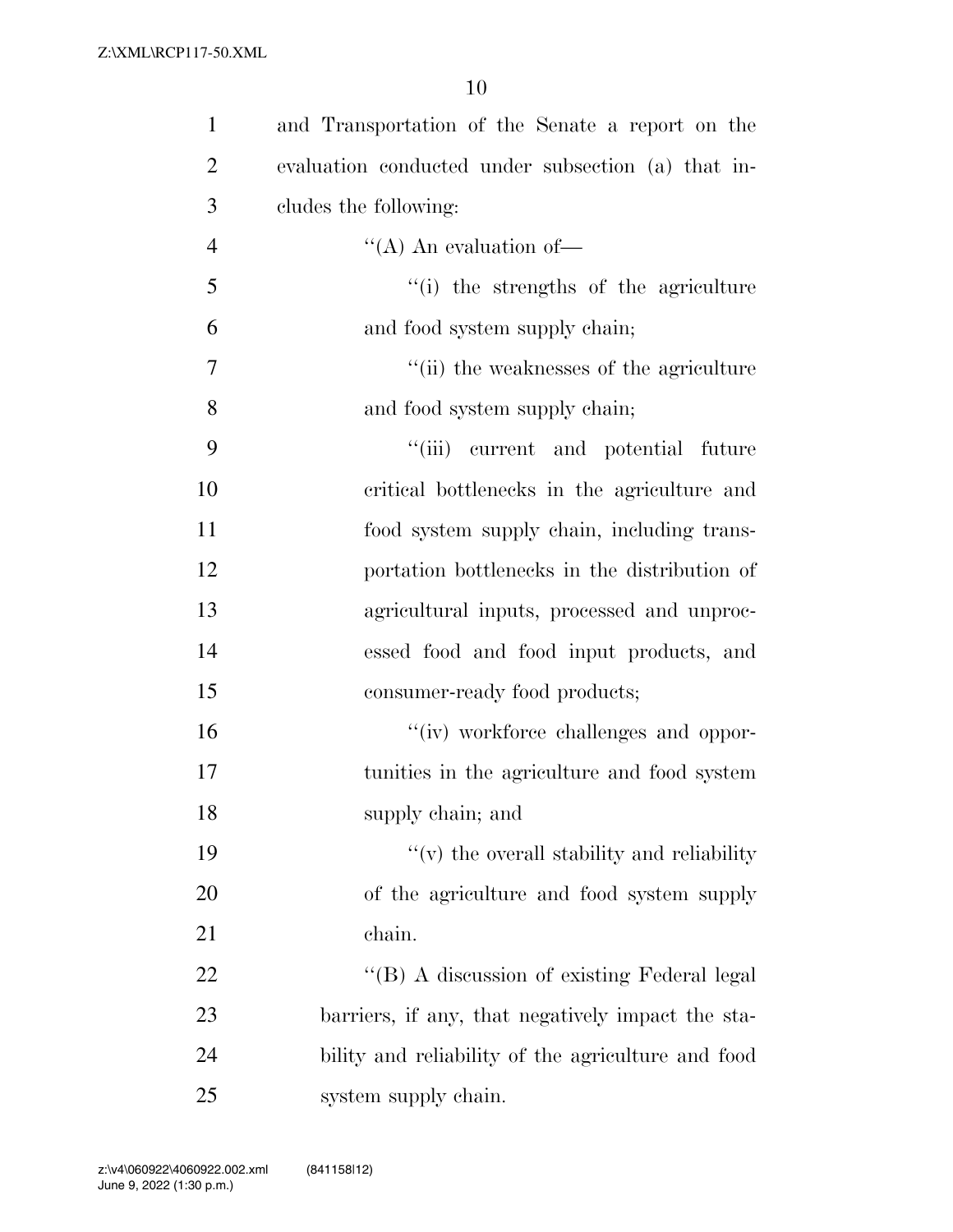| $\mathbf{1}$   | $\lq\lq$ (C) Specific recommendations to improve         |
|----------------|----------------------------------------------------------|
| $\overline{2}$ | the security, safety, and resilience of the agri-        |
| 3              | culture and food system supply chain, including          |
| $\overline{4}$ | recommendations that address challenges iden-            |
| 5              | tified under paragraph (1) and that also ad-             |
| 6              | dress—                                                   |
| $\overline{7}$ | "(i) long-term strategies;                               |
| 8              | "(ii) industry best practices;                           |
| 9              | "(iii) risk-mitigation actions to pre-                   |
| 10             | vent future bottlenecks and vulnerabilities              |
| 11             | at all levels of the agriculture and food sys-           |
| 12             | tem supply chain; and                                    |
| 13             | "(iv) legislative and regulatory actions                 |
| 14             | that would positively impact the security                |
| 15             | and resilience of the agriculture and food               |
| 16             | system supply chain.                                     |
| 17             | $\lq\lq (e)$ TERMINATION.—The Task Force shall terminate |
| 18             | on the earlier of-                                       |
| 19             | $\cdot$ (1) the date on which the report required by     |
| 20             | subsection (d) is submitted; or                          |
| 21             | $"(2)$ September 30, 2023.".                             |
| 22             | (b) TECHNICAL AMENDMENT.—Section 296(b) of the           |
| 23             | Department of Agriculture Reorganization Act of 1994 (7) |
| 24             | U.S.C. $7014(b)$ , as amended by section 101, is further |
| 25             | amended by adding at the end the following:              |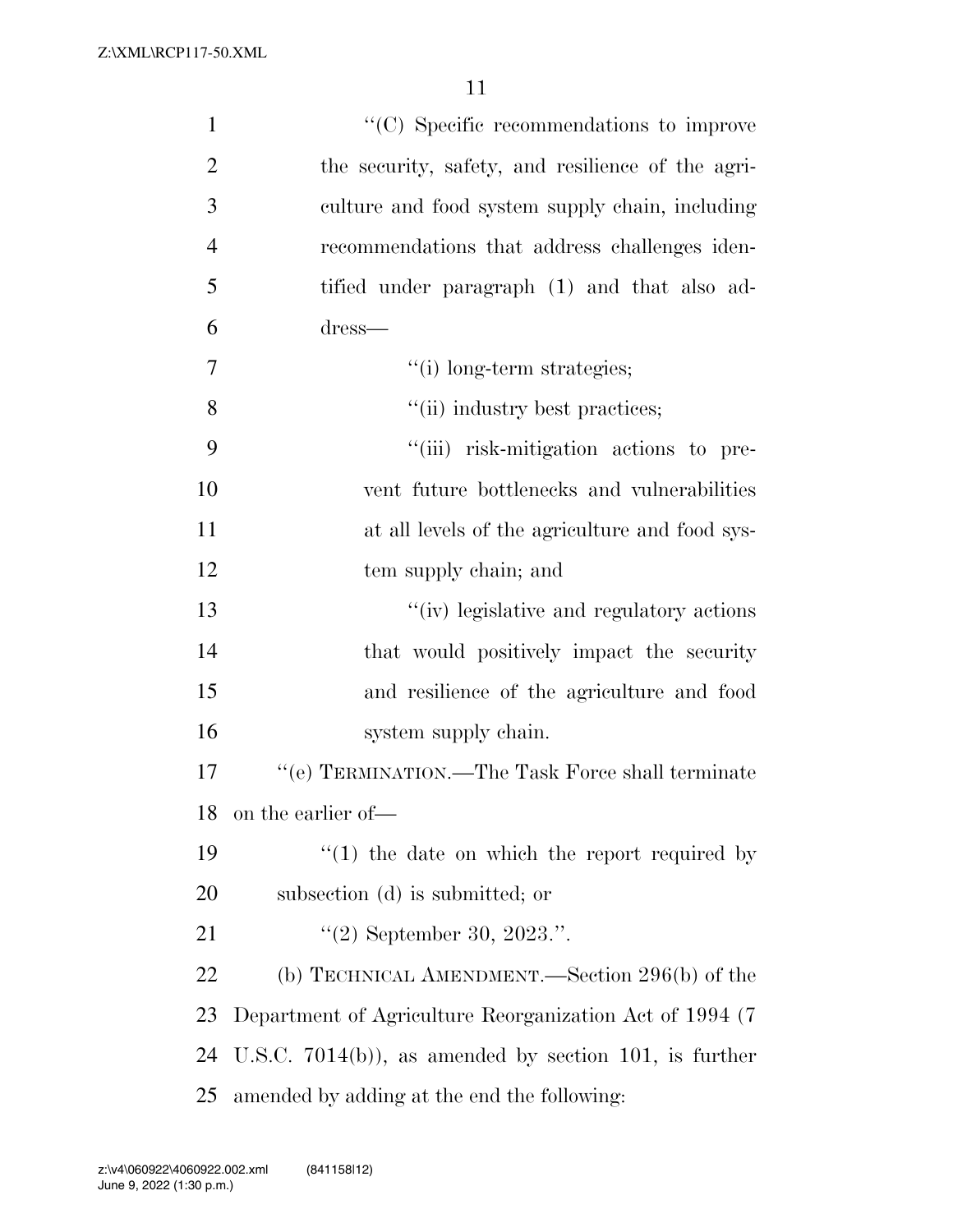1 ''(12) The authority of the Secretary to estab- lish in the Department the Agriculture and Food System Supply Chain Resilience and Crisis Response Task Force in accordance with section 229.''.

# **TITLE IV—BIOFUEL INFRA- STRUCTURE AND AGRI- CULTURE PRODUCT MARKET EXPANSION**

### **SEC. 401. BIOFUEL INFRASTRUCTURE AND AGRICULTURE PRODUCT MARKET EXPANSION.**

 (a) AUTHORIZATION OF APPROPRIATIONS.—In addi- tion to amounts otherwise available, there is authorized to be appropriated to the Secretary \$200,000,000 for the period of fiscal years 2022 and 2023, to remain available until expended, to carry out this section.

 (b) USE OF FUNDS.—The Secretary shall use the amounts made available pursuant to subsection (a) to pro- vide grants, on a competitive basis, to eligible entities de-scribed in subsection (c)—

 (1) to install, retrofit, or otherwise upgrade fuel dispensers or pumps and related equipment, storage tank system components, and other infrastructure required at a location to ensure the environmentally safe availability of fuel containing ethanol blends at levels greater than 10 percent (as determined by the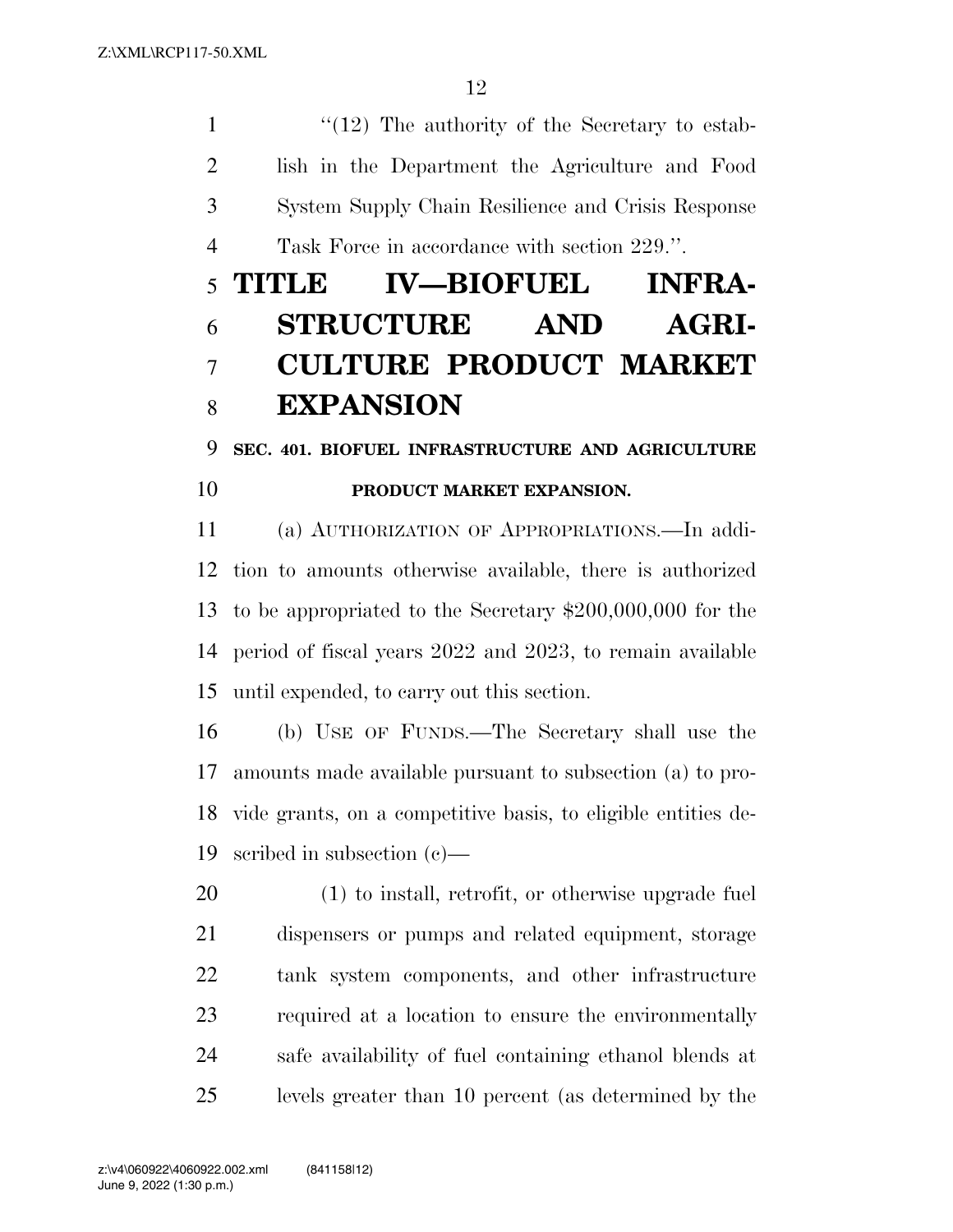Secretary) or fuel containing biodiesel blends at lev- els greater than 20 percent (as determined by the Secretary); and

 (2) to build and retrofit distribution systems for ethanol blends, traditional and pipeline biodiesel ter- minal operations (including rail lines), and home heating oil distribution centers or equivalent enti-ties—

(A) to blend biodiesel; and

(B) to carry ethanol and biodiesel.

 (c) ELIGIBLE ENTITIES.—Entities eligible to receive a grant under this section are transportation fueling facili- ties and distribution facilities, including fueling stations, convenience stores, hypermarket retailer fueling stations, fleet facilities, as well as fuel terminal operations, mid- stream partners, and heating oil distribution facilities or equivalent entities.

 (d) FEDERAL SHARE.—The Federal share of the total cost of carrying out a project for which a grant is provided under this section shall be not more than 75 per-cent.

 (e) LIMITATION.—The Secretary may not limit the amount of funding an eligible entity may receive under this section, except that such funding is subject to the availability of appropriations.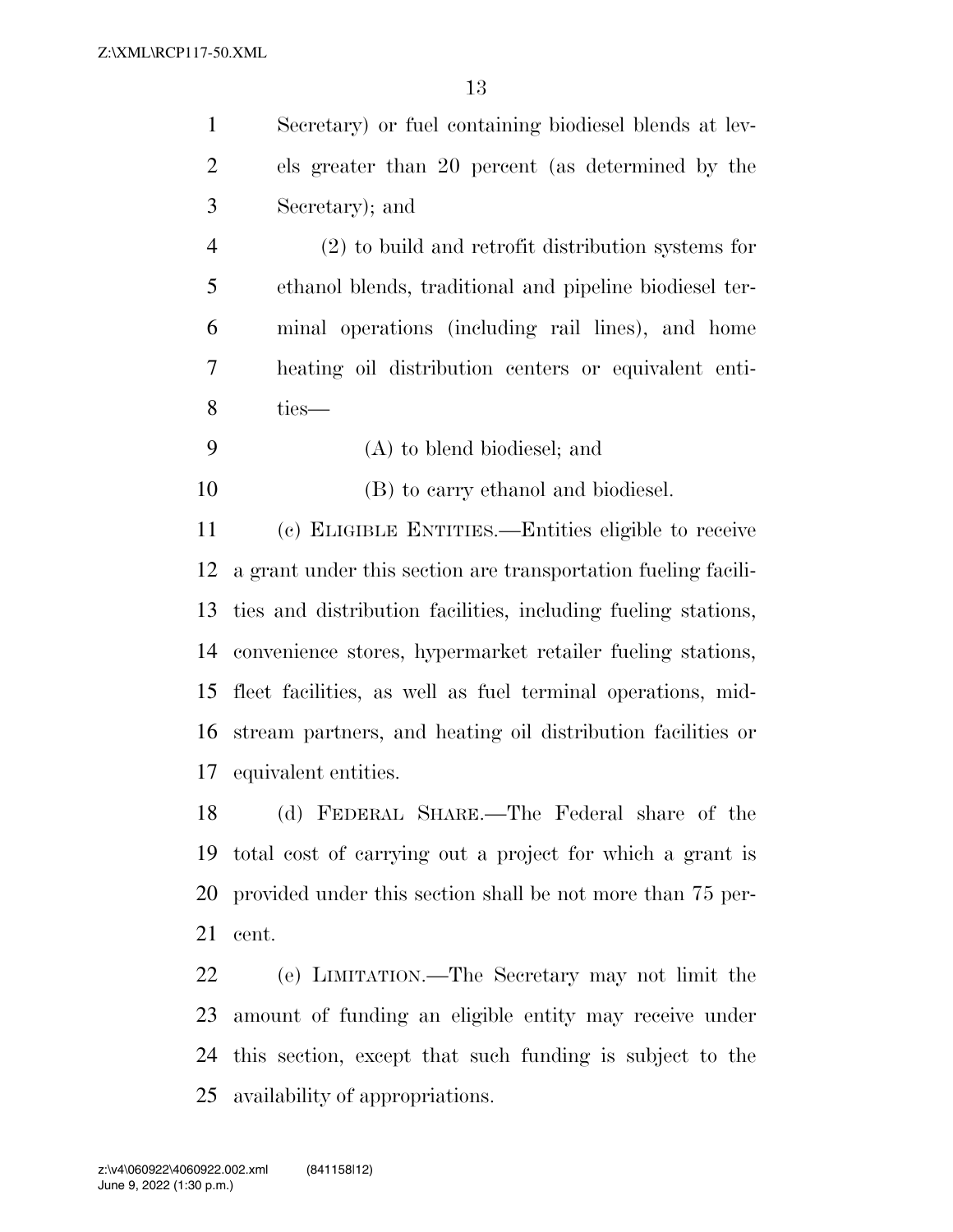**TITLE V—YEAR-ROUND FUEL CHOICE** 

### **SEC. 501. ETHANOL WAIVER.**

 Section 211 of the Clean Air Act (42 U.S.C. 7545) is amended—

| 6              | $(1)$ in subsection $(f)(4)$ —                   |
|----------------|--------------------------------------------------|
| $\overline{7}$ | $(A)$ by striking " $(4)$ The Administrator,     |
| 8              | upon" and inserting the following:               |
| 9              | $``(4)$ WAIVER.—                                 |
| 10             | (4)<br>IN GENERAL.—The Administrator,            |
| 11             | on"; and                                         |
| 12             | (B) by adding at the end the following:          |
| 13             | "(B) REID VAPOR PRESSURE.—A fuel or              |
| 14             | fuel additive that has been granted a waiver     |
| 15             | under subparagraph $(A)$ prior to January 1,     |
| 16             | 2017, and meets all the conditions of that waiv- |
| 17             | er other than any limitations of the waiver with |
| 18             | respect to Reid Vapor Pressure, may be intro-    |
| 19             | duced into commerce if the fuel or fuel additive |
| 20             | meets all other applicable Reid Vapor Pressure   |
| 21             | requirements."; and                              |
| 22             | $(2)$ in subsection $(h)$ —                      |
| 23             | $(A)$ in paragraph $(4)$ —                       |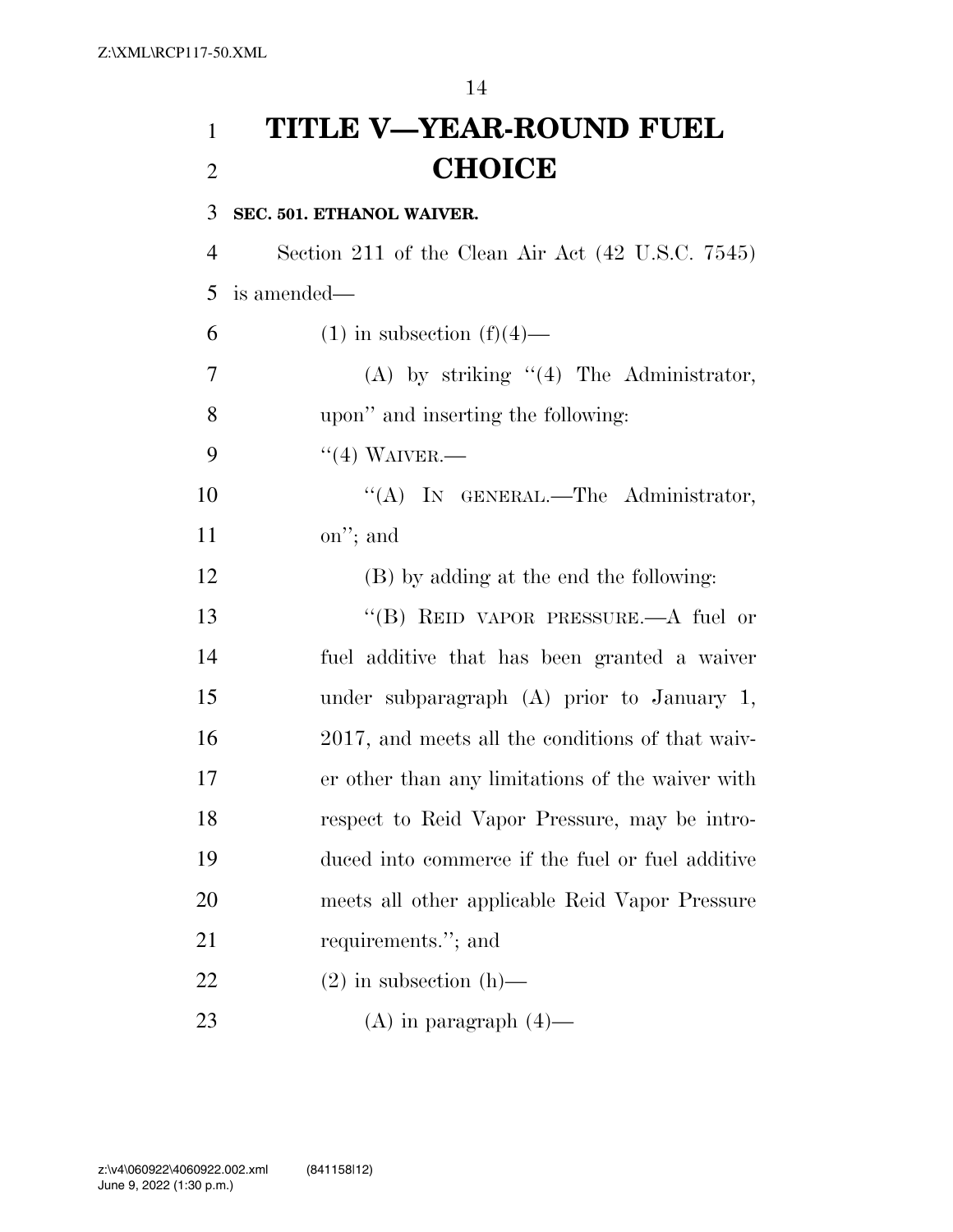Z:\XML\RCP117-50.XML

| $\mathbf{1}$   | (i) in the matter preceding subpara-                  |
|----------------|-------------------------------------------------------|
| $\overline{2}$ | graph $(A)$ , by inserting "or more" after            |
| 3              | $"10$ percent"; and                                   |
| $\overline{4}$ | (ii) in subparagraph $(C)$ , by striking              |
| 5              | "additional alcohol or"; and                          |
| 6              | (B) in paragraph $(5)(A)$ , by inserting "or          |
| 7              | more" after "10 percent".                             |
| 8              | TITLE VI—PRODUCING RESPON-                            |
| 9              | <b>SIBLE ENERGY AND</b><br>CON-                       |
| 10             | <b>SERVATION INCENTIVES AND</b>                       |
| 11             | SOLUTIONS FOR THE ENVI-                               |
| 12             | <b>RONMENT (PRECISE)</b>                              |
| 13             | SEC. 601. CONSERVATION LOAN AND LOAN GUARANTEE        |
| 14             | PROGRAM.                                              |
| 15             | Section 304 of the Consolidated Farm and Rural De-    |
| 16             |                                                       |
| 17             | velopment Act (7 U.S.C. 1924) is amended—             |
|                | $(1)$ in subsection (b)(3), by redesignating sub-     |
| 18             | paragraphs $(F)$ and $(G)$ as subparagraphs $(G)$ and |
| 19             | (H), respectively, and inserting after subparagraph   |
| 20             | $(E)$ the following:                                  |
| 21             | "(F) the adoption of precision agriculture            |
| <u>22</u>      | practices, and the acquisition of precision agri-     |
| 23             | culture technology;";                                 |
| 24             | $(2)$ in subsection $(d)$ —                           |
| 25             | $(A)$ in paragraph $(2)$ , by striking "and";         |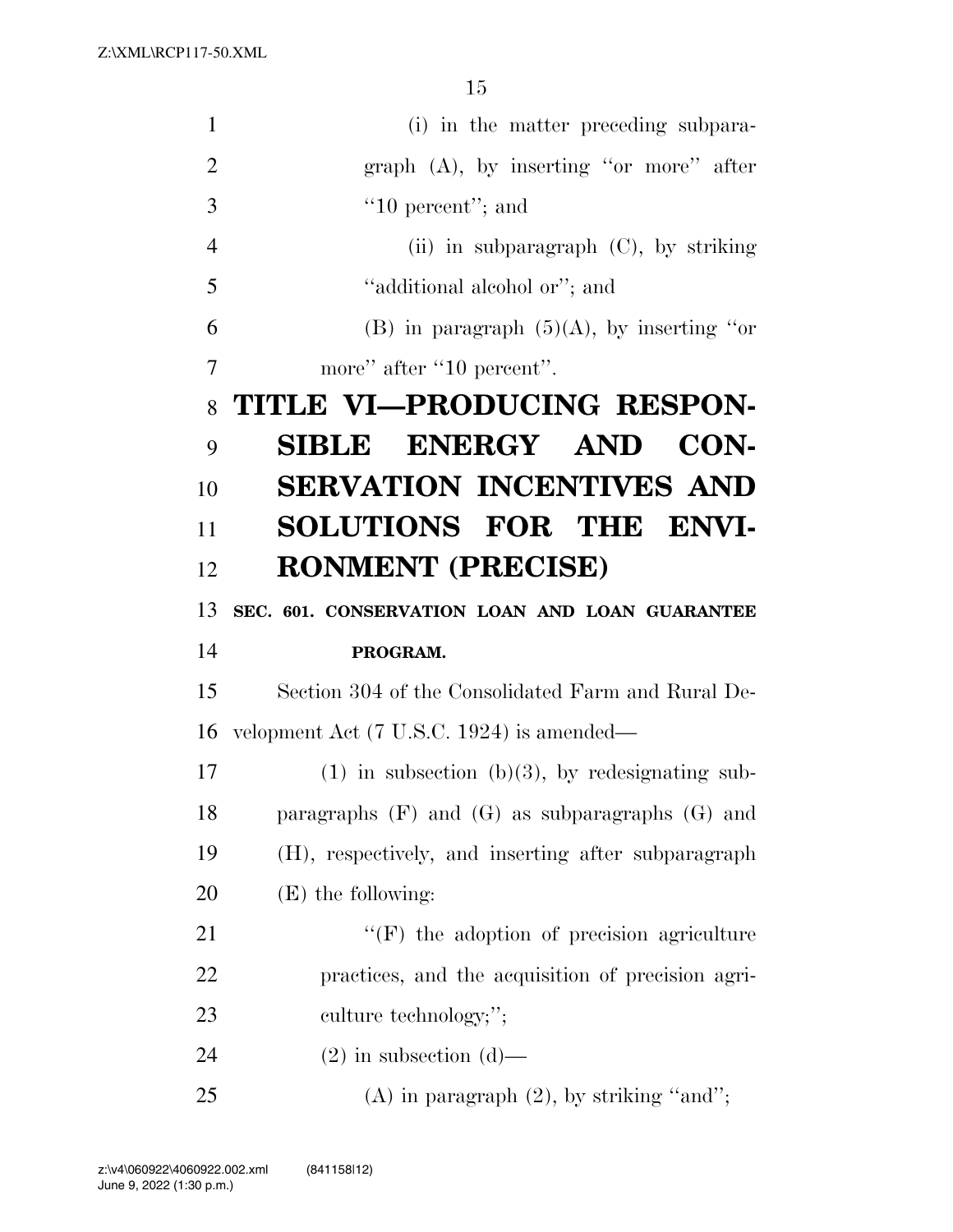| $\mathbf{1}$   | $(B)$ in paragraph $(3)$ , by striking the pe-          |
|----------------|---------------------------------------------------------|
| 2              | riod and inserting "; and"; and                         |
| 3              | (C) by adding at the end the following:                 |
| $\overline{4}$ | $\lq(4)$ producers who use the loans to adopt pre-      |
| 5              | cision agriculture practices or acquire precision agri- |
| 6              | culture technology, including adoption or acquisition   |
| 7              | for the purpose of participating in the environmental   |
| 8              | quality incentives program under subchapter A of        |
| 9              | chapter 4 of subtitle D of title XII of the Food Se-    |
| 10             | curity Act of $1985$ .";                                |
| 11             | $(3)$ in subsection (e), by striking paragraph $(2)$    |
| 12             | and inserting the following:                            |
| 13             | $\lq(2)$ 90 percent of the principal amount of the      |
| 14             | loan in the case of—                                    |
| 15             | "(A) a producer that is a qualified socially            |
| 16             | disadvantaged farmer or rancher or a beginning          |
| 17             | farmer or rancher; or                                   |
| 18             | $\lq\lq$ (B) loans that are used for the purchase       |
| 19             | of precision agriculture technology."; and              |
| 20             | $(4)$ in subsection $(f)$ —                             |
| 21             | (A) by striking "The Secretary" and in-                 |
| 22             | serting the following:                                  |
| 23             | GEOGRAPHIC DIVERSITY.—The<br>``(1)<br>Sec-              |
| 24             | retary'; and                                            |
| 25             | (B) by adding at the end the following:                 |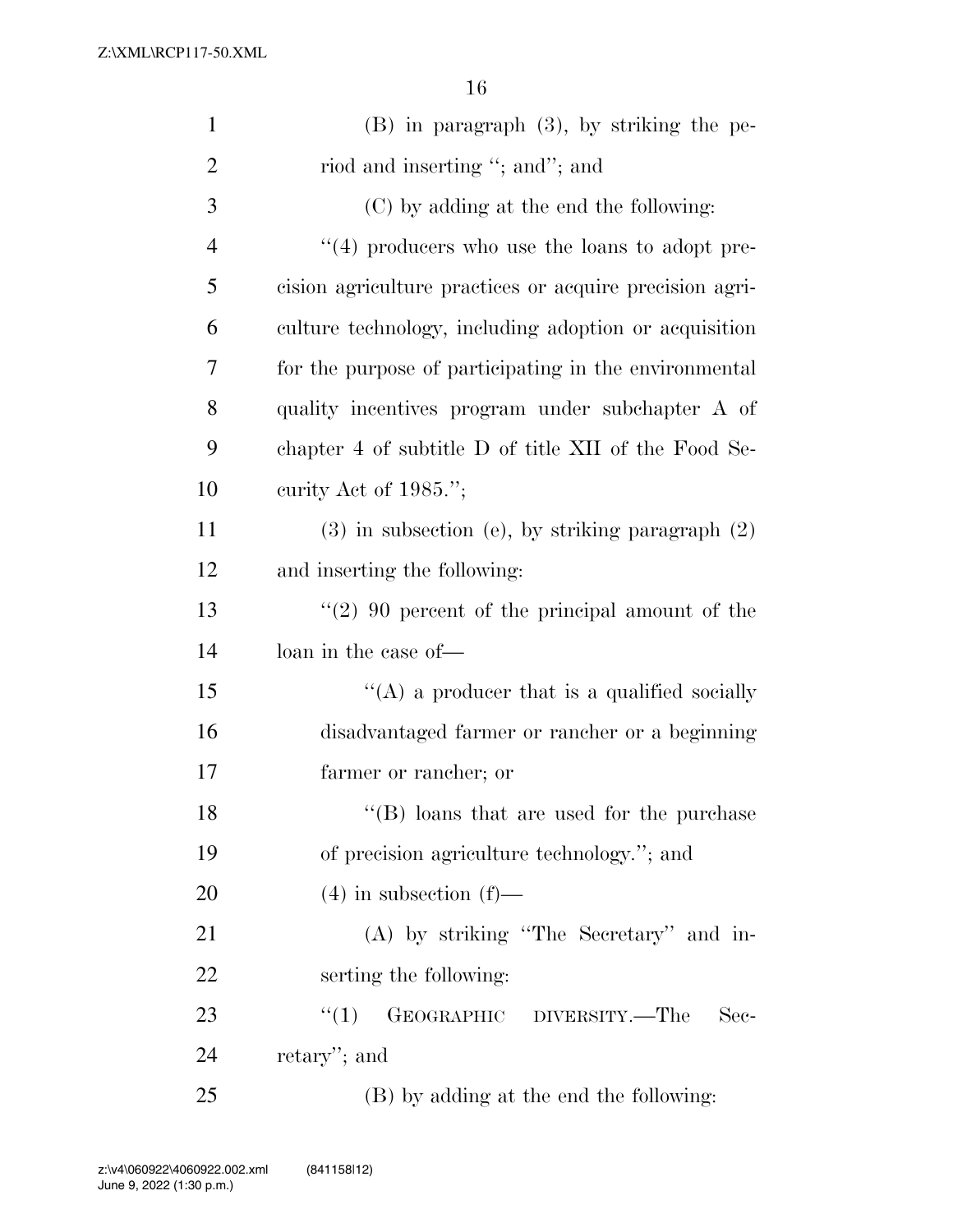''(2) COORDINATION WITH NRCS.—In making or guaranteeing loans under this section, the Sec- retary shall ensure that there is coordination be- tween the Farm Service Agency and the Natural Re- sources Conservation Service.''. **SEC. 602. ASSISTANCE TO RURAL ENTITIES.**  Section 310B(a)(2) of the Consolidated Farm and

8 Rural Development Act  $(7 \text{ U.S.C. } 1932(a)(2))$  is amend-ed—

 (1) by striking ''and'' at the end of subpara-11 graph  $(C)$ ;

 (2) by striking the period at the end of sub-paragraph (D) and inserting ''; and''; and

(3) by adding at the end the following:

 $\langle$  (E) expanding precision agriculture prac- tices, including by financing equipment and farm-wide broadband connectivity, in order to promote best-practices, reduce costs, and im-prove the environment.''.

 **SEC. 603. ENVIRONMENTAL QUALITY INCENTIVES PRO-GRAM.** 

22 (a) DEFINITIONS.—Section  $1240A(6)(B)(v)$  of the Food Security Act of 1985 (16 U.S.C. 3839aa– 24  $1(6)(B)(v)$  is amended by inserting "(including the adop-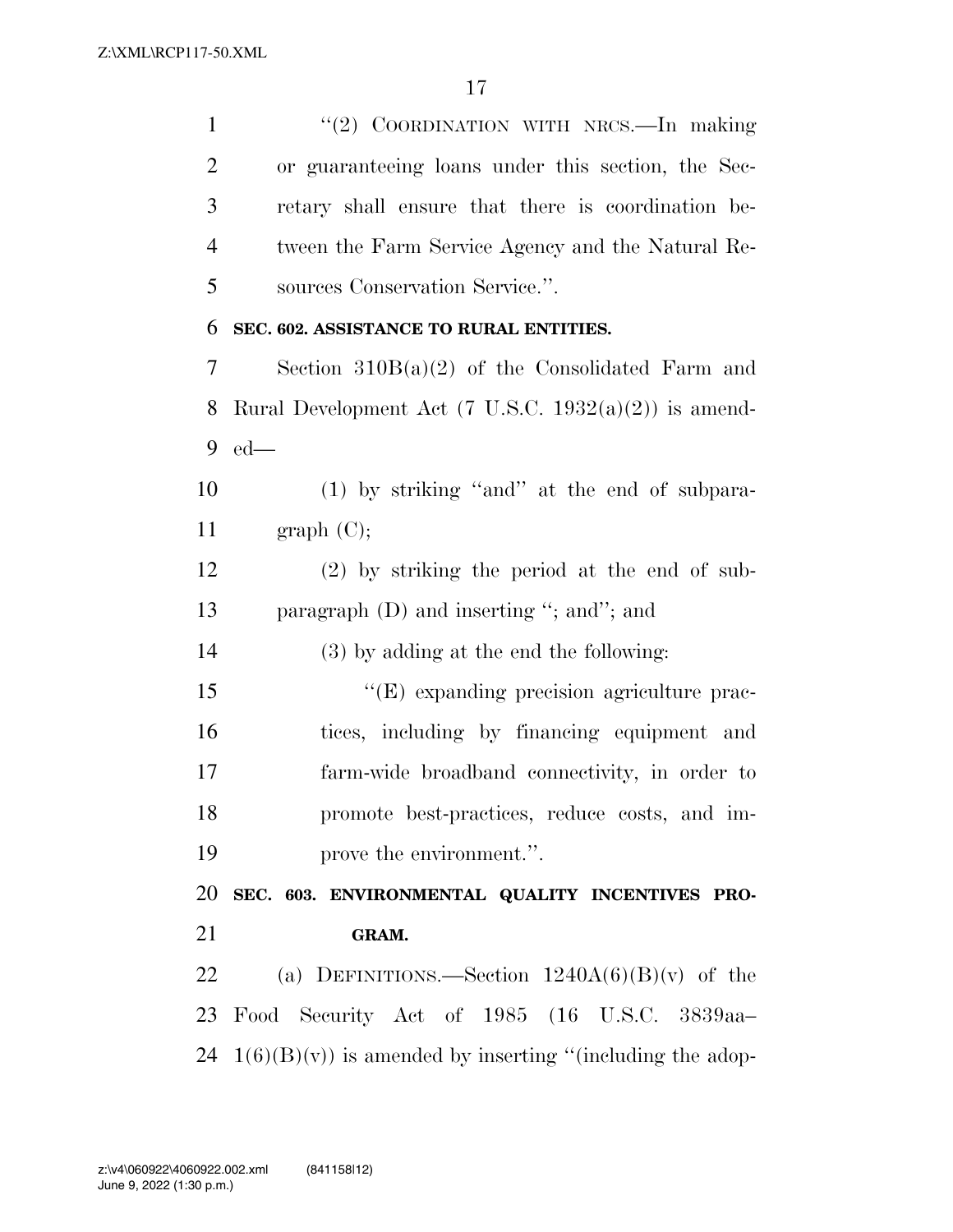| $\mathbf{1}$   | tion of precision agriculture practices and the acquisition |
|----------------|-------------------------------------------------------------|
| $\overline{2}$ | of precision agriculture technology)" after "planning".     |
| 3              | (b) PAYMENTS.-                                              |
| $\overline{4}$ | (1) OTHER PAYMENTS. Section $1240B(d)(6)$                   |
| 5              | of the Food Security Act of 1985 (16 U.S.C.                 |
| 6              | $3839aa-2(d)(6)$ is amended—                                |
| 7              | $(A)$ by striking "A producer shall" and in-                |
| 8              | serting the following:                                      |
| 9              | "(A) PAYMENTS UNDER THIS SUBTITLE.-                         |
| 10             | A producer shall"; and                                      |
| 11             | (B) by adding at the end the following:                     |
| 12             | "(B) CONSERVATION LOAN AND<br>LOAN                          |
| 13             | GUARANTEE PROGRAM PAYMENTS.-                                |
| 14             | "(i) IN GENERAL.—A producer receiv-                         |
| 15             | ing payments for practices on eligible land                 |
| 16             | under the program may also receive a loan                   |
| 17             | or loan guarantee under section 304 of the                  |
| 18             | Consolidated Farm and Rural Develop-                        |
| 19             | ment Act to cover costs for the same prac-                  |
| 20             | tices on the same land.                                     |
| 21             | "(ii) NOTICE TO PRODUCER.—The                               |
| 22             | Secretary shall inform a producer partici-                  |
| 23             | pating in the program in writing of the                     |
| 24             | availability of a loan or loan guarantee                    |
| 25             | under section 304 of the Consolidated                       |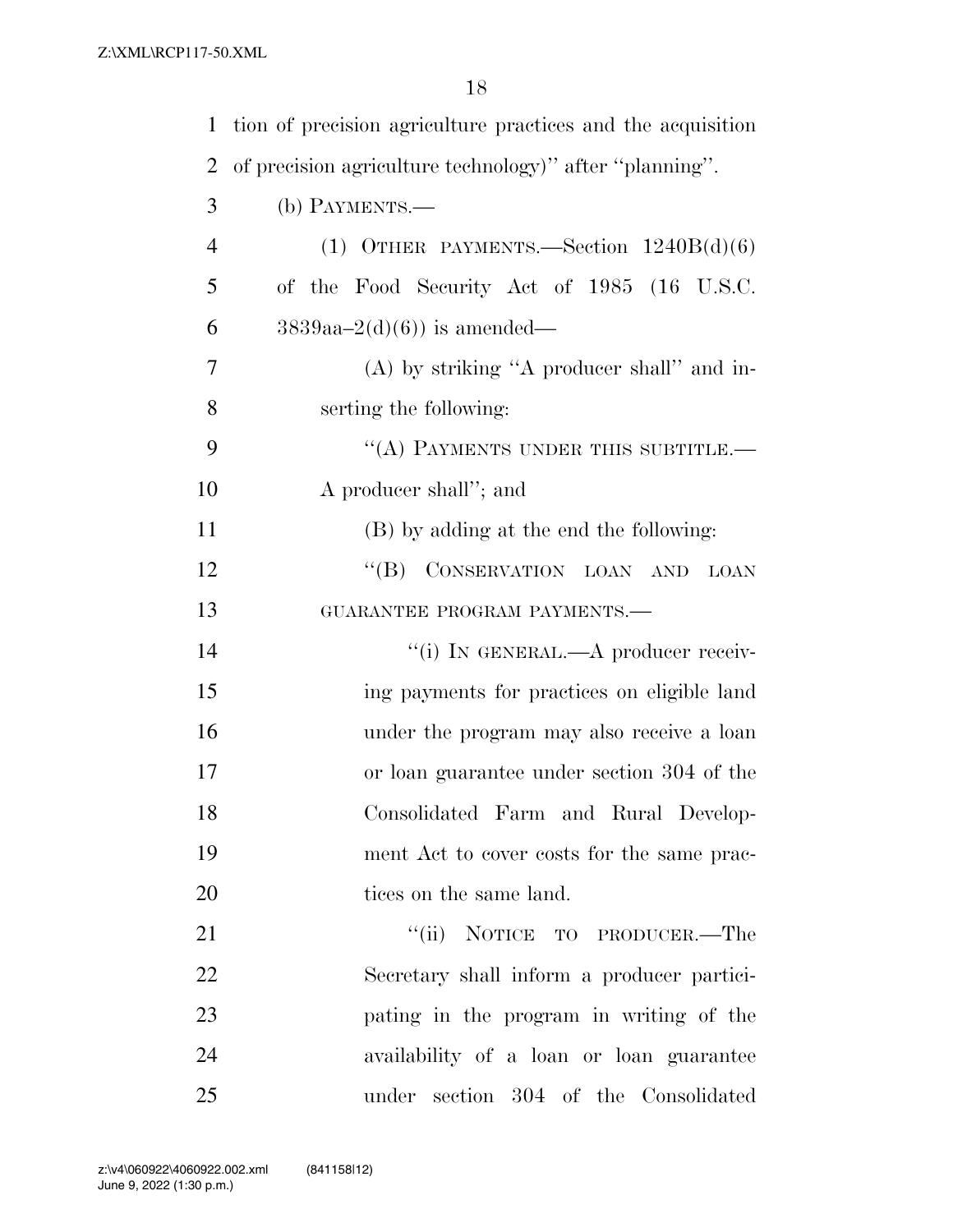Z:\XML\RCP117-50.XML

| $\mathbf{1}$   | Farm and Rural Development Act as it re-                                      |
|----------------|-------------------------------------------------------------------------------|
| $\overline{2}$ | lates to costs of implementing practices                                      |
| 3              | under this program.".                                                         |
| $\overline{4}$ | (2) INCREASED PAYMENTS FOR HIGH-PRIORITY                                      |
| 5              | PRACTICES.—Section $1240B(d)(7)$ of the Food Se-                              |
| 6              | curity Act of 1985 (16 U.S.C. 3839aa-2(d)(7)) is                              |
| 7              | amended, in the subsection heading, by inserting                              |
| 8              | "STATE-DETERMINED" before "HIGH-PRIORITY".                                    |
| 9              | (3) INCREASED PAYMENTS FOR PRECISION AG-                                      |
| 10             | RICULTURE.—Section $1240B(d)$ of the Food Secu-                               |
| 11             | rity Act of 1985 (16 U.S.C. 3839aa-2(d)) is amend-                            |
| 12             | ed by adding at the end the following:                                        |
| 13             | "(8) INCREASED PAYMENTS FOR PRECISION AG-                                     |
| 14             | RICULTURE.—Notwithstanding paragraph $(2)$ , the                              |
| 15             | Secretary may increase the amount that would oth-                             |
| 16             | erwise be provided for a practice under this sub-                             |
| 17             | section to not more than 90 percent of the costs as-                          |
| 18             | sociated with adopting precision agriculture practices                        |
| 19             | and acquiring precision agriculture technology.".                             |
| 20             | (c) CONSERVATION INCENTIVE CONTRACTS.-Sec-                                    |
| 21             | tion $1240B(j)(2)(A)(i)$ of the Food Security Act of 1985                     |
| 22             | $(16 \text{ U.S.C. } 3839 \text{aa} - 2(j)(3)(A)(i))$ is amended by inserting |
| 23             | "(which may include the adoption of precision agriculture)"                   |
| 24             | practices and the acquisition of precision agriculture tech-                  |
| 25             | nology)" after "incentive practices".                                         |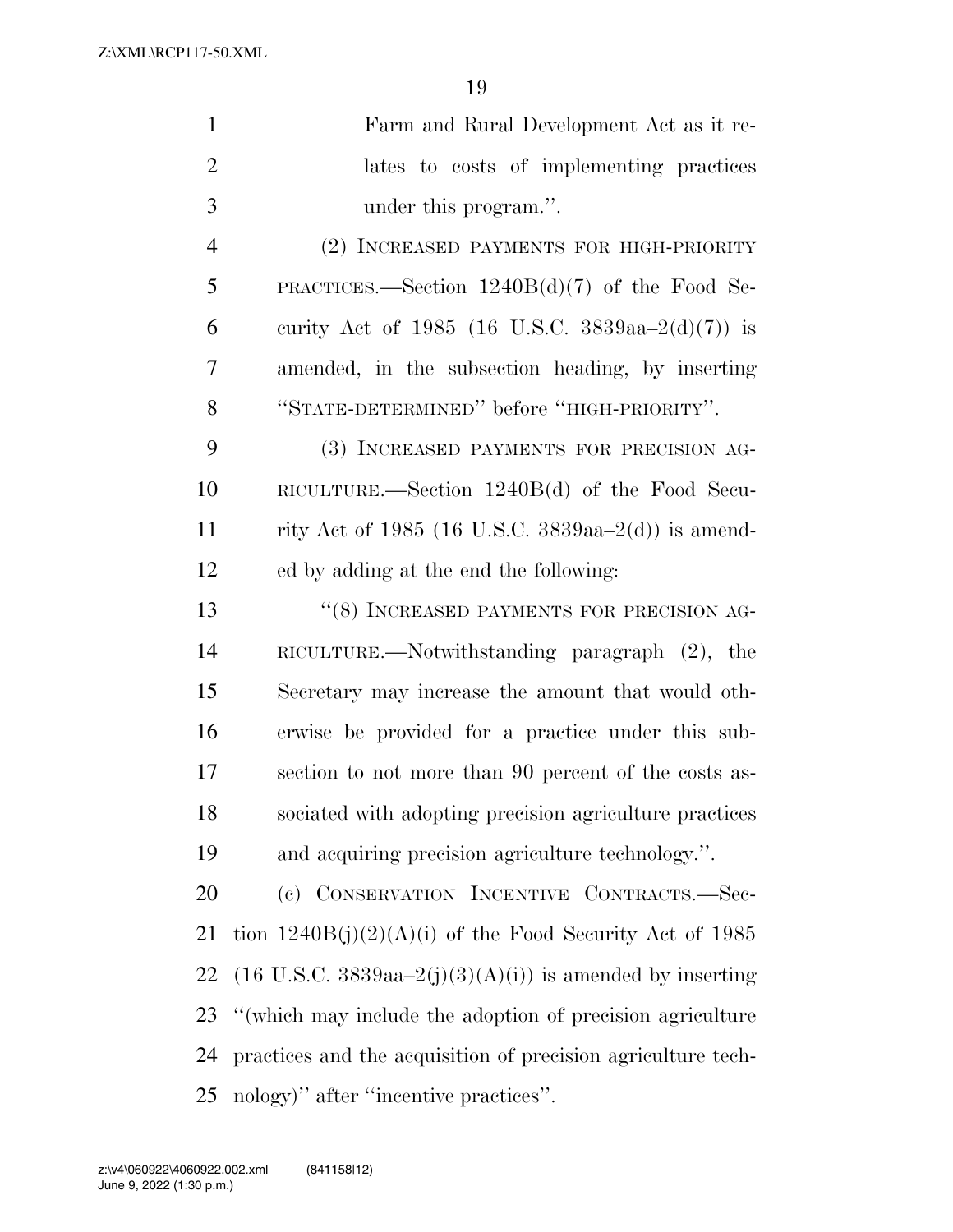### **SEC. 604. CONSERVATION STEWARDSHIP PROGRAM.**

 (a) CONSERVATION STEWARDSHIP PAYMENTS.—Sec- tion 1240L(c)(3) of the Food Security Act of 1985 (16 4 U.S.C.  $3839aa-24(c)(3)$  is amended to read as follows: ''(3) EXCLUSIONS.—A payment to a producer under this subsection shall not be provided for con- servation activities for which there is no cost in- curred or income forgone by the producer.''. (b) SUPPLEMENTAL PAYMENTS FOR RESOURCE- CONSERVING CROP ROTATIONS AND ADVANCED GRAZING MANAGEMENT.—Section 1240L(d) of the Food Security Act of 1985 (16 U.S.C. 3839aa–24(d)) is amended— (1) in the subsection heading, by striking ''AND ADVANCED GRAZING MANAGEMENT'' and inserting '', ADVANCED GRAZING MANAGEMENT, AND PRECI- SION AGRICULTURE''; 17 (2) in paragraph  $(2)$ — 18 (A) in subparagraph (A), by striking "; or'' and inserting a semicolon; (B) in subparagraph (B), by striking the 21 period at the end and inserting "; or"; and 22 (C) by adding at the end the following:  $\bullet$  ''(C) precision agriculture.''; and (3) in paragraph (3), by striking ''or advanced grazing management'' and inserting '', advanced grazing management, or precision agriculture''.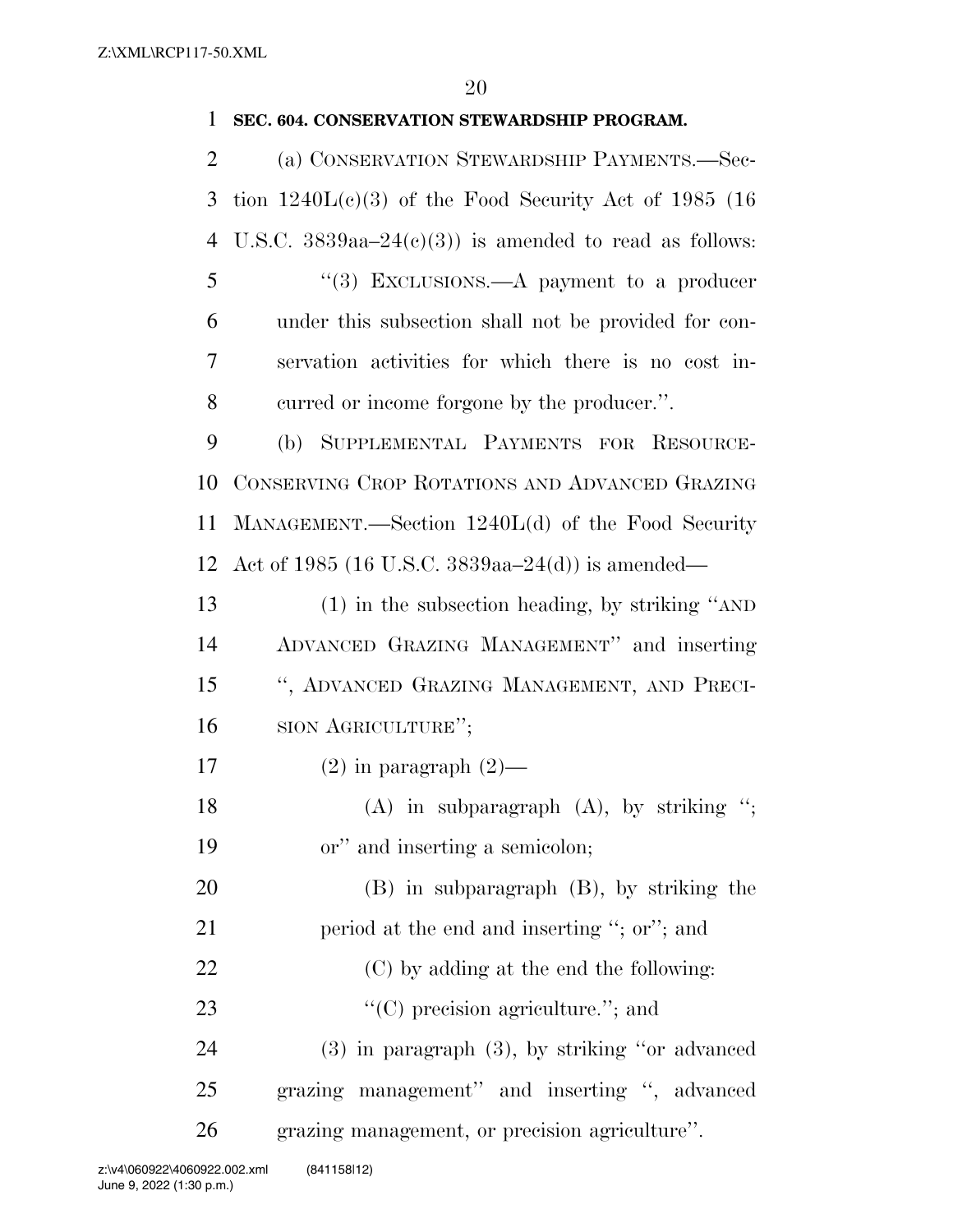### **SEC. 605. DELIVERY OF TECHNICAL ASSISTANCE.**

 Section 1242(f) of the Food Security Act of 1985 (16 U.S.C. 3842(f)) is amended by adding at the end the fol-lowing:

5 "(6) SOIL HEALTH PLANNING.—The Secretary shall emphasize the use of third-party providers in providing technical assistance for soil health plan- ning, including planning related to the use of cover crops, precision conservation management, com- prehensive nutrient management planning, and other innovative plans.''.

## **TITLE VII—BUTCHER BLOCK ACT**

 **SEC. 701. ASSISTANCE FOR NEW AND EXPANDED LIVE-STOCK OR POULTRY PROCESSORS.** 

 (a) IN GENERAL.—The Secretary may make or guar-antee a loan for the purpose of—

 (1) increasing capacity of livestock and poultry processing, facilitating economic opportunity for live- stock and poultry producers through processing ac-tivities, and diversifying processing ownership;

 (2) increasing the customer base or revenue re- turns of livestock and poultry producers through in-vestment in processing capacity;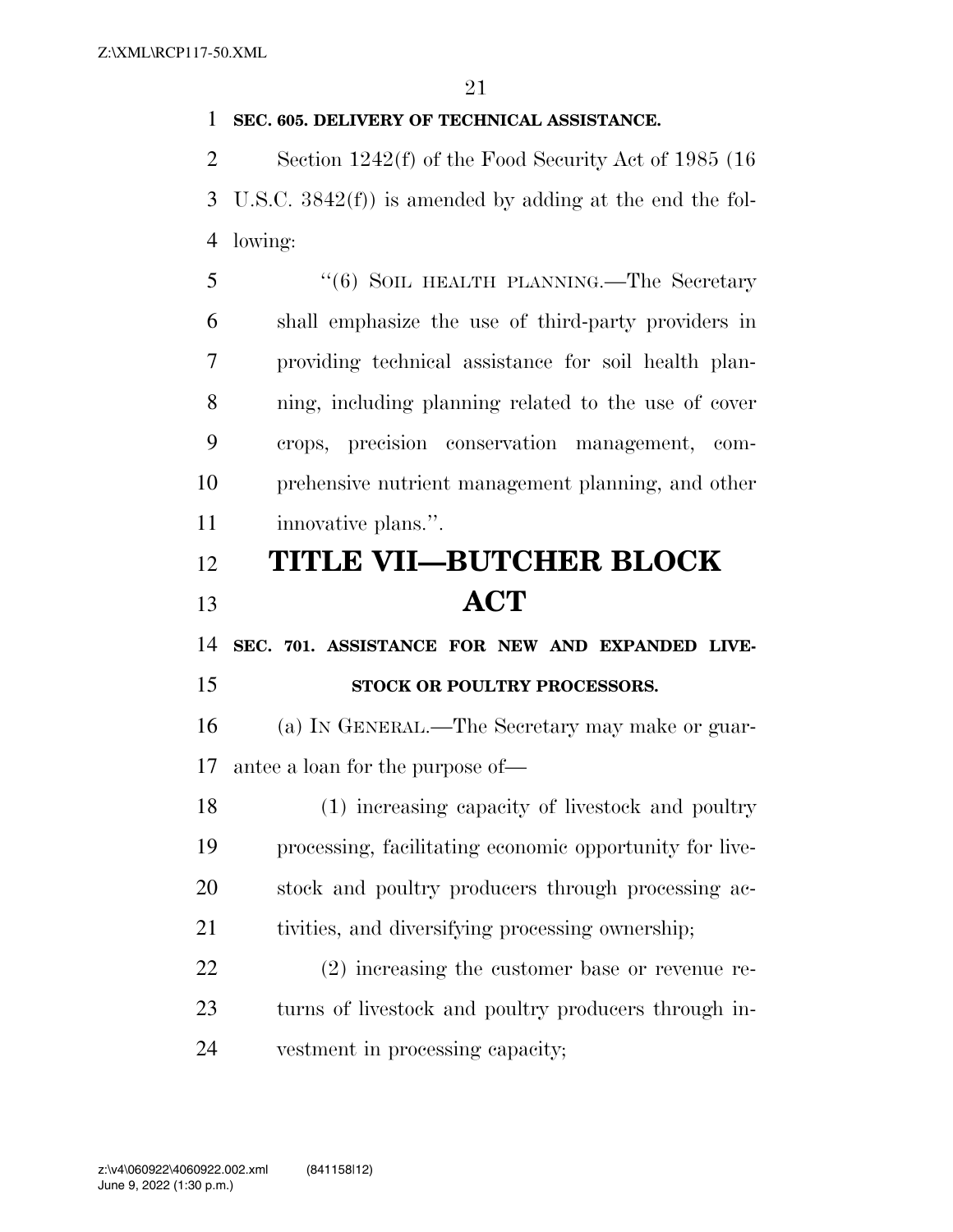| $\mathbf{1}$   | (3) improving, developing, or financing livestock      |
|----------------|--------------------------------------------------------|
| $\overline{2}$ | and poultry processing capacity or employment in-      |
| 3              | cluding through the financing of working capital; or   |
| $\overline{4}$ | (4) promoting the interstate trade and local           |
| 5              | sales of processed livestock and poultry by financing  |
| 6              | improvements to meet relevant Federal, State, and      |
| 7              | local regulatory standards.                            |
| 8              | (b) ELIGIBILITY; GENERAL LIMITATIONS.—                 |
| 9              | (1) ELIGIBLE RECIPIENT.—An entity shall be             |
| 10             | eligible for a loan or guarantee under this section if |
| 11             | the entity is—                                         |
| 12             | (A) a public, private, or cooperative organi-          |
| 13             | zation organized on a for-profit or nonprofit          |
| 14             | basis;                                                 |
| 15             | (B) an Indian tribe on a Federal or State              |
| 16             | reservation, or any other federally recognized         |
| 17             | Indian tribal group; or                                |
| 18             | (C) an individual.                                     |
| 19             | $(2)$ FACILITY LOCATION.—                              |
| 20             | (A) IN GENERAL.—Except as provided in                  |
| 21             | subparagraph (B), a facility constructed, ex-          |
| 22             | panded, modified, refurbished, or re-equipped          |
| 23             | with proceeds from a loan made or guaranteed           |
| 24             | under this section shall be in a rural area.           |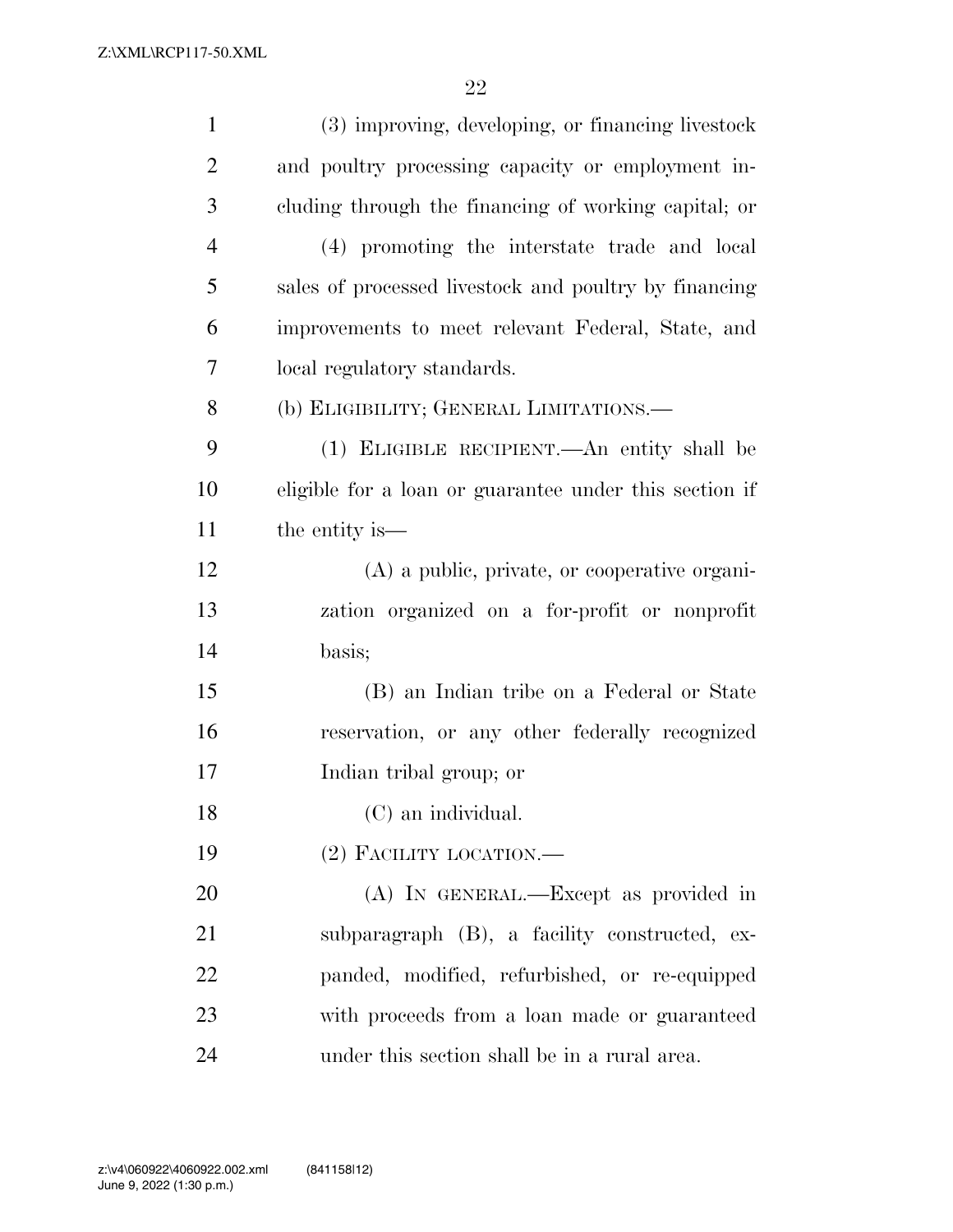| $\mathbf{1}$   | (B) EXCEPTION.—A facility constructed,          |
|----------------|-------------------------------------------------|
| $\overline{2}$ | expanded, modified, refurbished, or re-equipped |
| 3              | with proceeds from a loan made or guaranteed    |
| $\overline{4}$ | under this section may be in a non-rural area   |
| 5              | $if$ —                                          |
| 6              | (i) the primary use of the loan in-             |
| 7              | volved is for the facility, and the facility    |
| 8              | will increase the customer base or revenue      |
| 9              | returns of livestock and poultry producers      |
| 10             | that are located within 300 miles of the fa-    |
| 11             | cility;                                         |
| 12             | (ii) the loan involved will be used to          |
| 13             | increase the capacity in livestock and poul-    |
| 14             | try processing in a region; and                 |
| 15             | (iii) the principal amount of the loan          |
| 16             | involved does not exceed $$50,000,000$ .        |
| 17             | (C) RURAL AREA DEFINED.—In this para-           |
| 18             | graph, the term "rural area" has the meaning    |
| 19             | given the term in section $343(a)(13)$ of the   |
| 20             | Consolidated Farm and Rural Development Act     |
| 21             | $(7 \text{ U.S.C. } 1991(a)(13)).$              |
| 22             | $(3)$ LIMITATIONS.—                             |
| 23             | (A) LIMITATION ON AMOUNT OF LOAN IN-            |
| 24             | VOLVED.—A loan of more than $$50,000,000$       |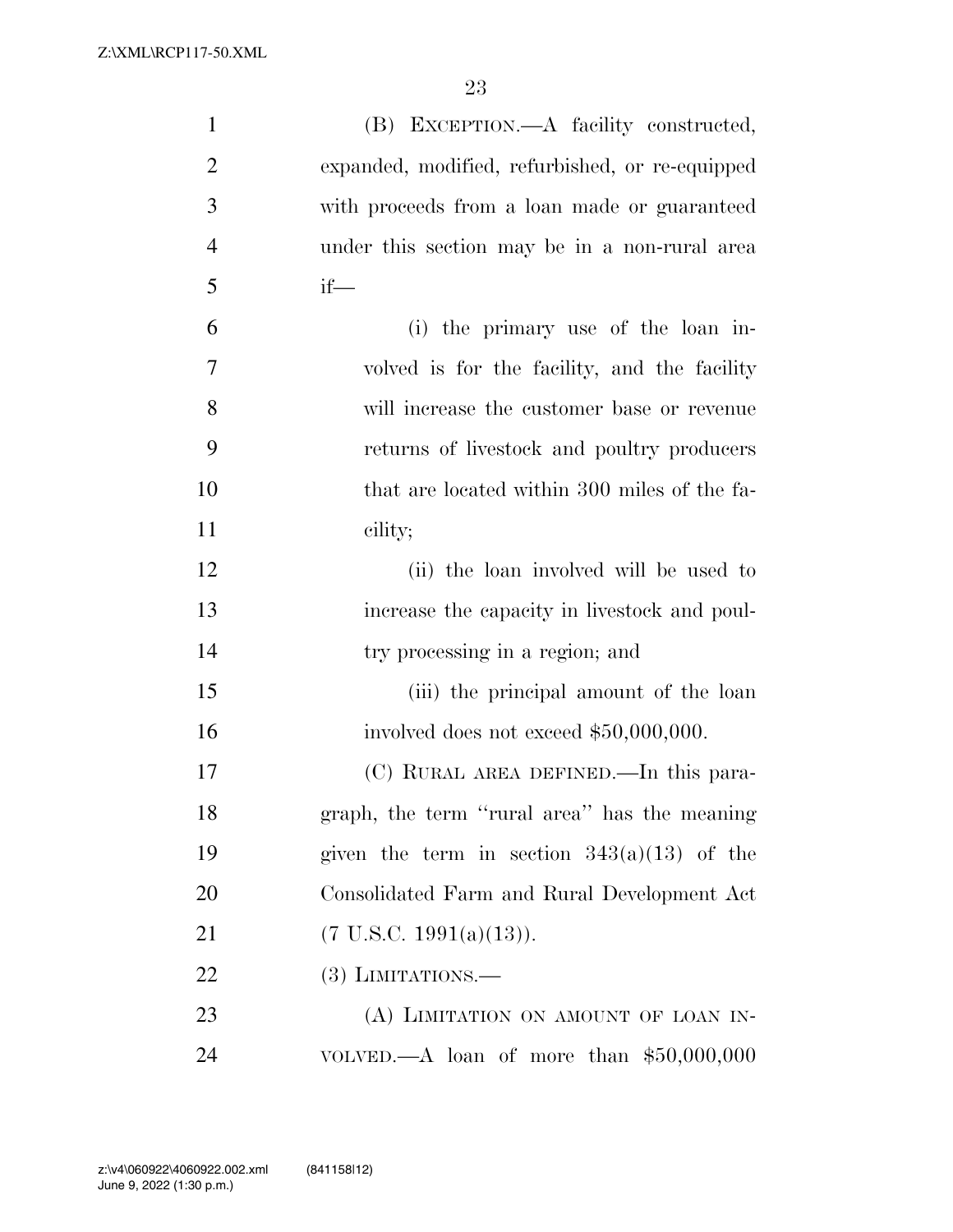| $\mathbf{1}$   | may not be made or guaranteed under this sec-   |
|----------------|-------------------------------------------------|
| $\overline{2}$ | tion.                                           |
| 3              | (B) LIMITATION ON ELIGIBILITY.—A loan           |
| $\overline{4}$ | may not be made or guaranteed under this sec-   |
| 5              | tion to an entity that is owned in partnership  |
| 6              | or in whole by—                                 |
| 7              | (i) a foreign entity; or                        |
| 8              | (ii) an entity that currently processes         |
| 9              | over 5 percent of the daily harvest of any      |
| 10             | species.                                        |
| 11             | (c) SPECIAL RULES APPLICABLE WITH RESPECT TO    |
| 12             | COOPERATIVES.-                                  |
| 13             | (1) LIMITATION ON AMOUNT OF LOAN IN-            |
| 14             | VOLVED.-                                        |
| 15             | (A) IN GENERAL.—Notwithstanding sub-            |
| 16             | section $(b)(3)$ , a loan of not more than      |
| 17             | $$100,000,000$ may be made or guaranteed for    |
| 18             | a cooperative organization under this section.  |
| 19             | (B) CONDITIONS APPLICABLE IF LOAN IN-           |
| 20             | VOLVED IS FOR MORE THAN $$50,000,000$ . $-A$    |
| 21             | loan of more than $$50,000,000$ may not be      |
| 22             | made or guaranteed for a cooperative organiza-  |
| 23             | tion under this section unless the loan is used |
| 24             | to carry out a project that significantly in-   |
| 25             | creases the livestock and poultry processing in |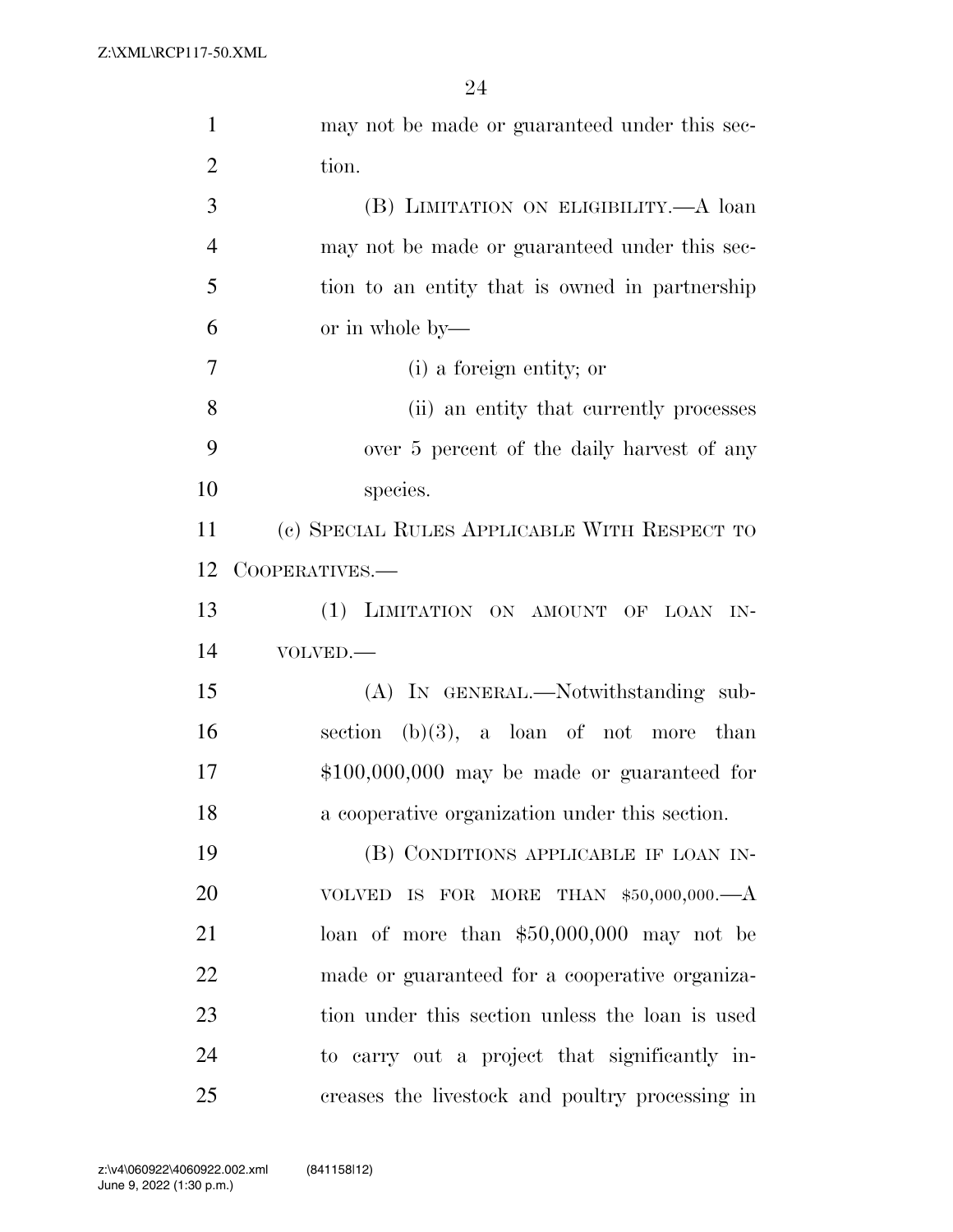| $\mathbf{1}$   | a region, where insufficient processing capacity  |
|----------------|---------------------------------------------------|
| $\overline{2}$ | exists, as determined by the Secretary.           |
| 3              | (2) INTANGIBLE ASSETS.—                           |
| $\overline{4}$ | (A) IN GENERAL.—In determining whether            |
| 5              | a cooperative organization is eligible for a loan |
| 6              | or guarantee under this section, the Secretary    |
| 7              | may consider the market value of a properly ap-   |
| 8              | praised brand name, patent, or trademark of       |
| 9              | the cooperative.                                  |
| 10             | (B) ACCOUNTS RECEIVABLE.—In the sole              |
| 11             | discretion of the Secretary, if the Secretary de- |
| 12             | termines that the action would not create or      |
| 13             | otherwise contribute to an unreasonable risk of   |
| 14             | default or loss to the Federal Government, the    |
| 15             | Secretary may take accounts receivable as secu-   |
| 16             | rity for the obligations entered into in connec-  |
| 17             | tion with a loan made or guaranteed under this    |
| 18             | section, and a borrower may use accounts re-      |
| 19             | es eivable as collateral to secure such a loan.   |
| 20             | (3) PURCHASE OF COOPERATIVE STOCK.—               |
| 21             | (A) IN GENERAL.—The Secretary may                 |
| 22             | make or guarantee a loan in accordance with       |
| 23             | this section to an individual farmer or rancher   |
| 24             | for the purpose of purchasing capital stock of    |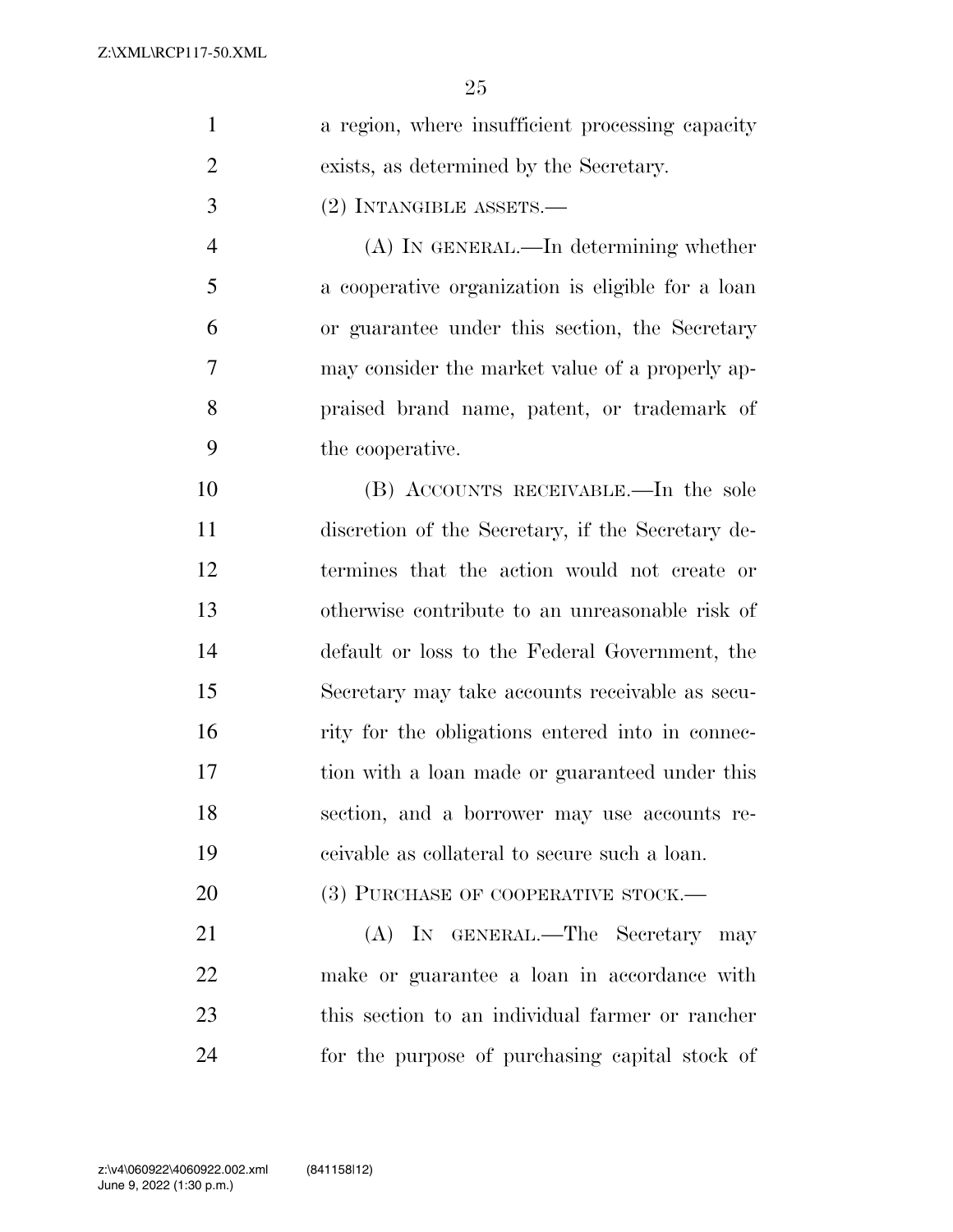a farmer or rancher cooperative undertaking an eligible project under this section.

 (B) PROCESSING CONTRACTS DURING INI- TIAL PERIOD.—A cooperative described in sub- paragraph (A) with respect to which a farmer or rancher receives a guarantee to purchase stock under subparagraph (A) may contract for services to fulfill any eligible purpose under this section, during the 5-year period beginning on the date the cooperative commences operations, in order to provide adequate time for the plan- ning and construction of the processing facility of the cooperative.

 (C) FINANCIAL INFORMATION.—A farmer or rancher from whom the Secretary requires fi- nancial information as a condition of making or guaranteeing a loan under subparagraph (A) shall provide the information in the manner generally required by commercial agricultural lenders in the geographical area in which the farmer or rancher is located.

 (d) CONDITIONS APPLICABLE WITH RESPECT TO USING LOAN INVOLVED FOR REFINANCING.—A borrower may use 25 percent of a loan made or guaranteed under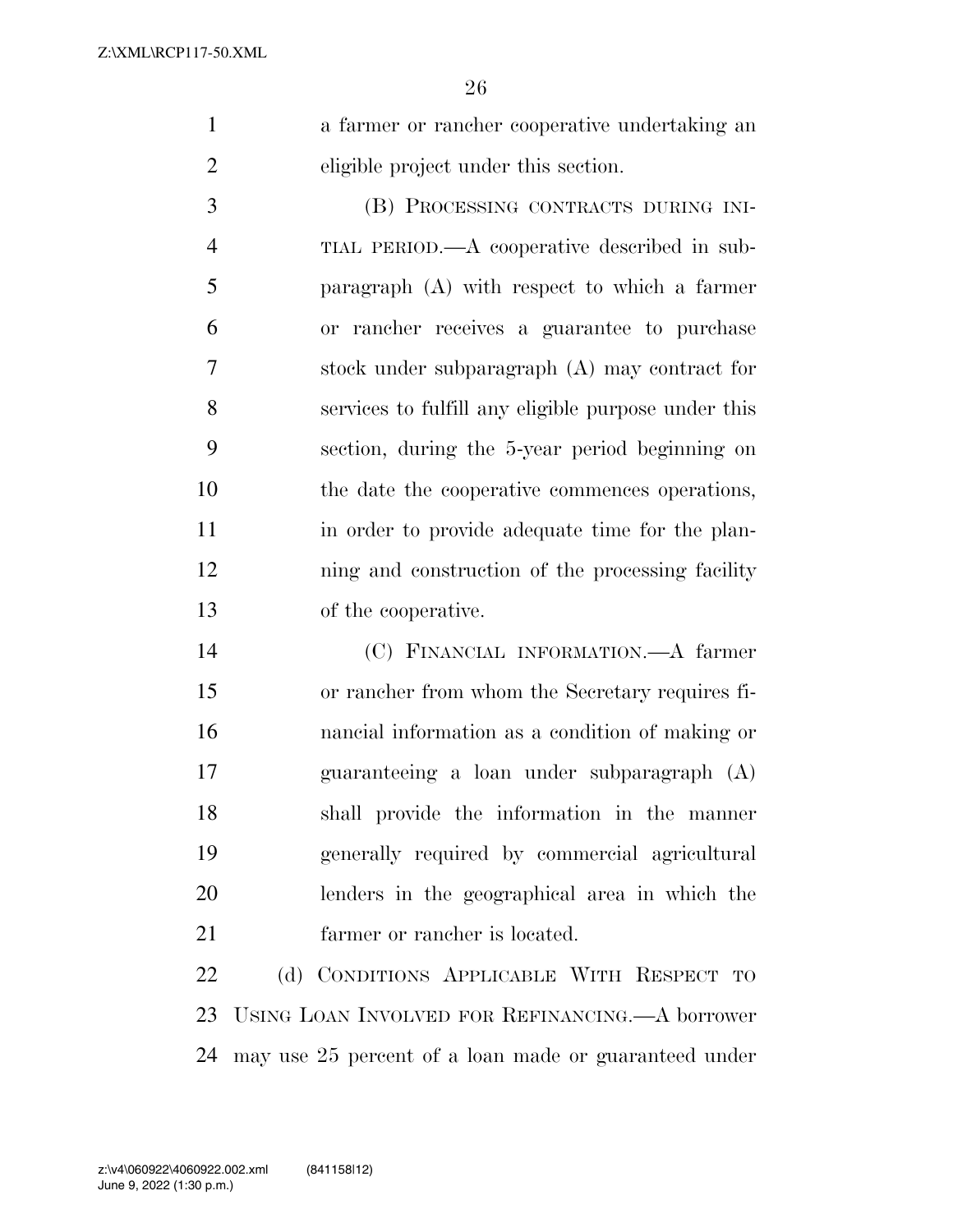| $\mathbf{1}$   | this section to refinance a loan made for a purpose de-     |
|----------------|-------------------------------------------------------------|
| 2              | scribed in subsection (a) if—                               |
| 3              | (1) the borrower is current and performing with             |
| $\overline{4}$ | respect to the loan to be refinanced;                       |
| 5              | (2) the borrower has not defaulted on any pay-              |
| 6              | ment required to be made with respect to the loan           |
| 7              | to be refinanced;                                           |
| 8              | $(3)$ none of the collateral for the loan to be refi-       |
| 9              | nanced has been converted; and                              |
| 10             | (4) there is adequate security or full collateral           |
| 11             | for the loan to be refinanced.                              |
| 12             | (e) LOAN APPRAISAL.—The Secretary may require               |
| 13             | that any appraisal made in connection with a loan made      |
| 14             | or guaranteed under this section be conducted by a spe-     |
| 15             | cialized appraiser that uses standards that are similar to  |
| 16             | standards used for similar purposes in the private sector,  |
| 17             | as determined by the Secretary.                             |
| 18             | (f) PREFERENCE.—In making or guaranteeing a loan            |
| 19             | under this section, the Secretary shall give a preference   |
| 20             | to applicants that have experience in livestock and poultry |
| 21             | processing and can quickly scale-up to increase overall     |
| 22             | processing capacity in the region involved.                 |
| 23             | (g) AUTHORIZATION OF APPROPRIATIONS.—There is               |
| 24             | authorized to be appropriated to carry out this section     |
| 25             | $$100,000,000$ for each of fiscal years 2023 through 2025.  |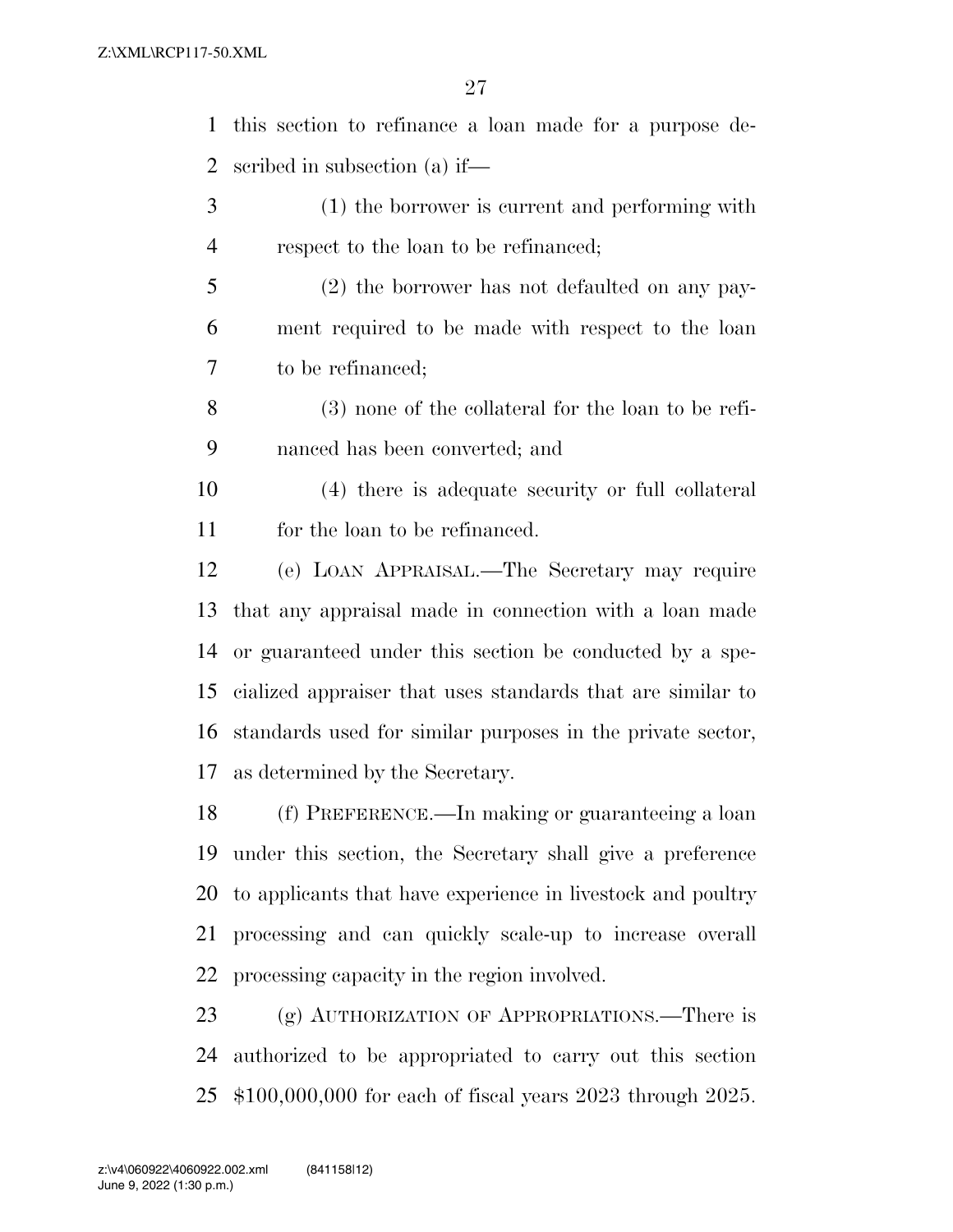**SEC. 702. NEW AND EXPANDING LIVESTOCK OR POULTRY PROCESSING GRANTS.**  (a) IN GENERAL.—The Secretary may make grants 4 to  $-$  (1) expand, diversify, and increase capacity in livestock or poultry processing activities; (2) improve compliance with livestock and poul- try processing statutes (including the regulations issued thereunder), such as the Federal Meat In- spection Act (21 U.S.C. 661) and the Poultry Prod-11 ucts Inspection Act (21 U.S.C. 454); (3) identify and reduce barriers to entry for new livestock and poultry processors; or (4) update, expand, or otherwise improve exist- ing facilities. (b) ELIGIBLE GRANTEES.—An entity shall be eligible for a grant under this section if the entity is— 18 (1) a governmental entity; (2) a public, private, or cooperative organiza- tion organized on a for-profit or nonprofit basis; or (3) an Indian tribe on a Federal or State res- ervation or any other federally recognized Indian tribal group. (c) USE OF FUNDS.—An entity to which a grant is made under this section may use the grant funds to estab-lish or support new or expanded livestock or poultry proc-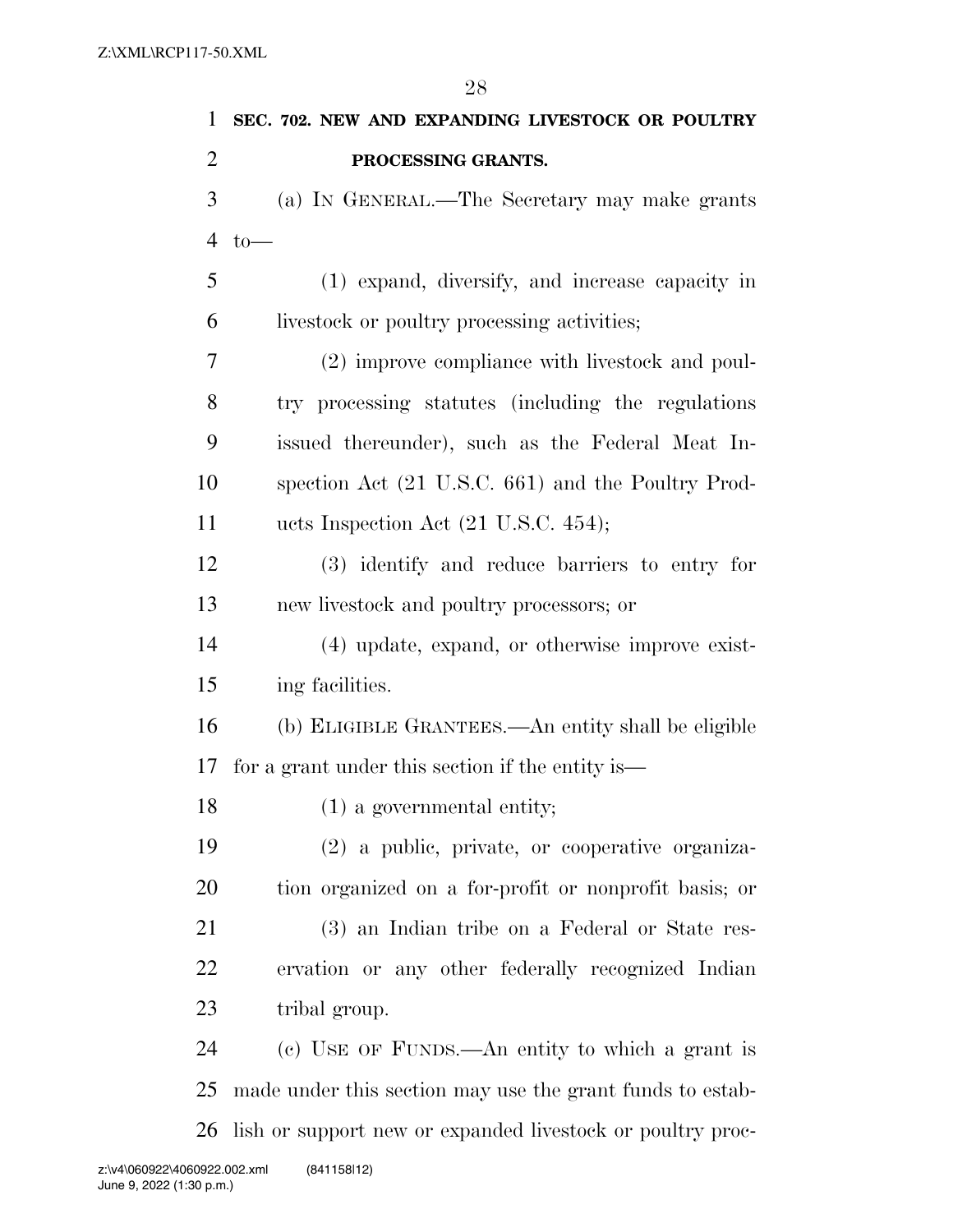| 1              | essing activity, or other activity which will increase the     |
|----------------|----------------------------------------------------------------|
| 2              | customer base or revenue returns of livestock and poultry      |
| 3              | producers, by undertaking a project, that—                     |
| $\overline{4}$ | (1) identifies and analyzes business opportuni-                |
| 5              | ties, including feasibility studies as required for            |
| 6              | creditworthiness;                                              |
| 7              | (2) identifies, trains, and provides technical as-             |
| 8              | sistance to existing or prospective rural entre-               |
| 9              | preneurs and managers or processing facilities;                |
| 10             | (3) provides technical assistance to gain compli-              |
| 11             | ance with Federal, State, or local regulations;                |
| 12             | (4) conducts regional, community, and local                    |
| 13             | economic development planning and coordination,                |
| 14             | and leadership development; or                                 |
| 15             | (5) establishes a center for training, technology,             |
| 16             | and trade that will provide training to livestock or           |
| 17             | poultry processing employees.                                  |
| 18             | (d) PREFERENCE.—In awarding grants under this                  |
| 19             | section, the Secretary shall give a preference to applicants   |
| 20             | that have experience in livestock and poultry processing       |
| 21             | and can quickly scale-up to increase overall processing ca-    |
| 22             | pacity in the region involved.                                 |
| 23             | (e) AUTHORIZATION OF APPROPRIATIONS.—There is                  |
| 24             | authorized to be appropriated to carry out this section        |
| 25             | $$20,000,000$ for each of fiscal years $2023$ through $2025$ . |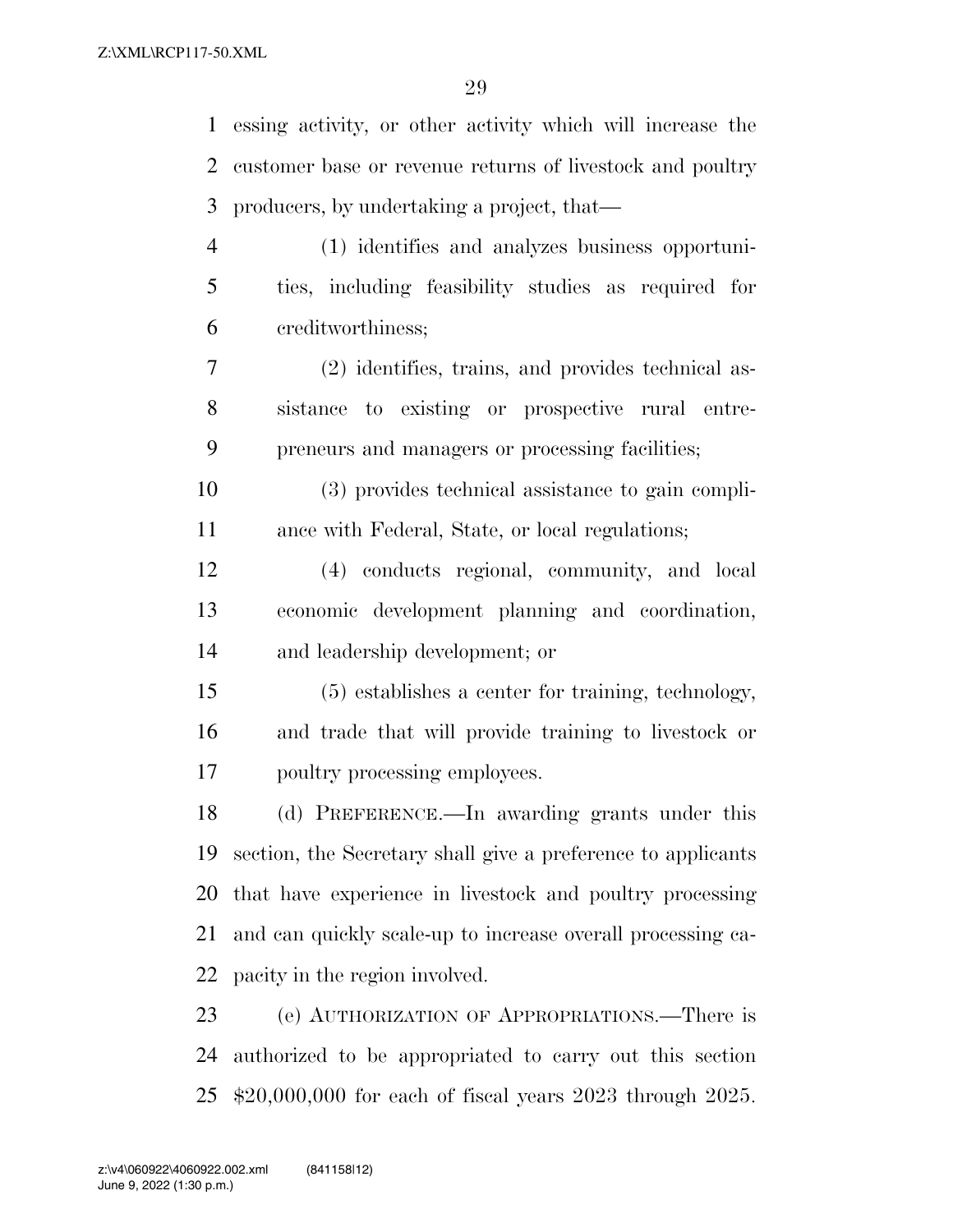| $\mathbf{1}$ | TITLE VIII—LOWER FOOD AND FUEL COSTS                              |
|--------------|-------------------------------------------------------------------|
| 2            | SUPPLEMENTAL APPROPRIATIONS ACT, 2022                             |
| 3            | The following sums are appropriated, out of any                   |
| 4            | money in the Treasury not otherwise appropriated, for the         |
| 5            | fiscal year ending September 30, 2022, and for other pur-         |
| 6            | poses, namely:                                                    |
| 7            | AGRICULTURAL PROGRAMS                                             |
| 8            | PROCESSING, RESEARCH, AND MARKETING                               |
| 9            | OFFICE OF THE SECRETARY                                           |
| 10           | (INCLUDING TRANSFER OF FUNDS)                                     |
| 11           | For an additional amount for "Office of the Sec-                  |
| 12           | retary", \$200,000,000, to remain available until expended,       |
| 13           | to carry out title IV: <i>Provided</i> , That amounts provided    |
| 14           | under this heading in this title shall be used in equal           |
| 15           | amounts in each of fiscal years 2022 and 2023 by the Sec-         |
| 16           | retary of Agriculture to carry out such title IV: Provided        |
|              | 17 <i>further</i> , That the Secretary may use up to 5 percent of |
| 18           | amounts made available under this heading in this title           |
| 19           | for administrative costs, including salaries and expenses,        |
| 20           | research, data collection, and other associated costs, for        |
| 21           | carrying out such title IV: Provided further, That amounts        |
| 22           | made available for administrative costs pursuant to the           |
| 23           | preceding proviso may be transferred to "Rural Develop-           |
| 24           | ment Programs—Rural Development—Salaries and Ex-                  |

penses'' for the purposes specified in such proviso.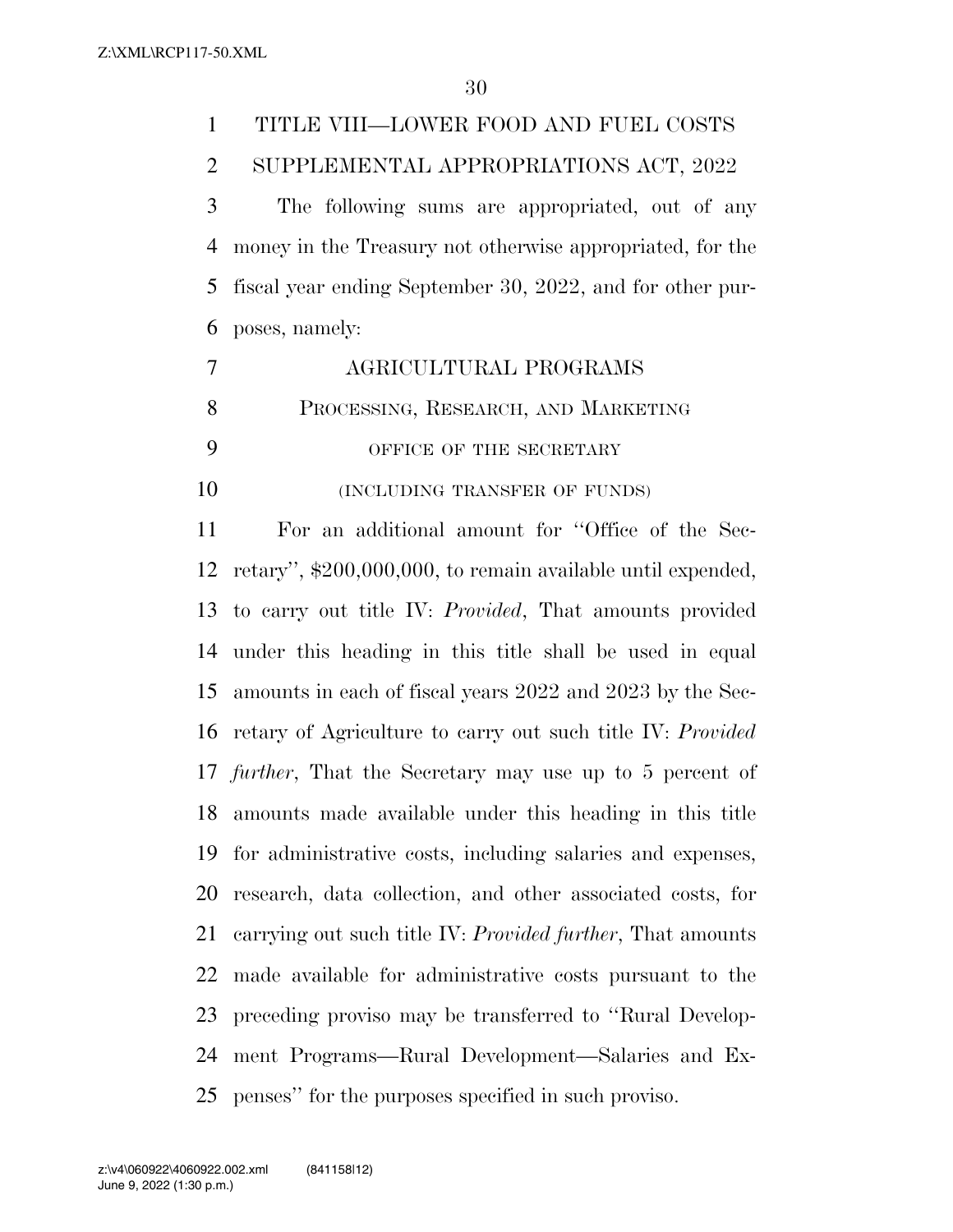### GENERAL PROVISIONS—THIS TITLE

 SEC. 801. In addition to amounts otherwise available, there is appropriated to the Department of Agriculture, \$500,000,000, to remain available until expended, to carry out title II, of which up to 5 percent may be used by the Secretary to provide technical assistance under such title II.

 SEC. 802. Each amount appropriated or made avail- able by this title is in addition to amounts otherwise ap-propriated for the fiscal year involved.

 SEC. 803. Unless otherwise provided for by this title, the additional amounts appropriated by this title to appro- priations accounts shall be available under the authorities and conditions applicable to such appropriations accounts for fiscal year 2022.

 SEC. 804. Each amount provided by this title is des- ignated by the Congress as being for an emergency re-18 quirement pursuant to section  $4001(a)(1)$  and section 4001(b) of S. Con. Res. 14 (117th Congress), the concur-rent resolution on the budget for fiscal year 2022.

 SEC. 805. (a) STATUTORY PAYGO SCORECARDS.— The budgetary effects of this title shall not be entered on either PAYGO scorecard maintained pursuant to section 4(d) of the Statutory Pay As-You-Go Act of 2010.